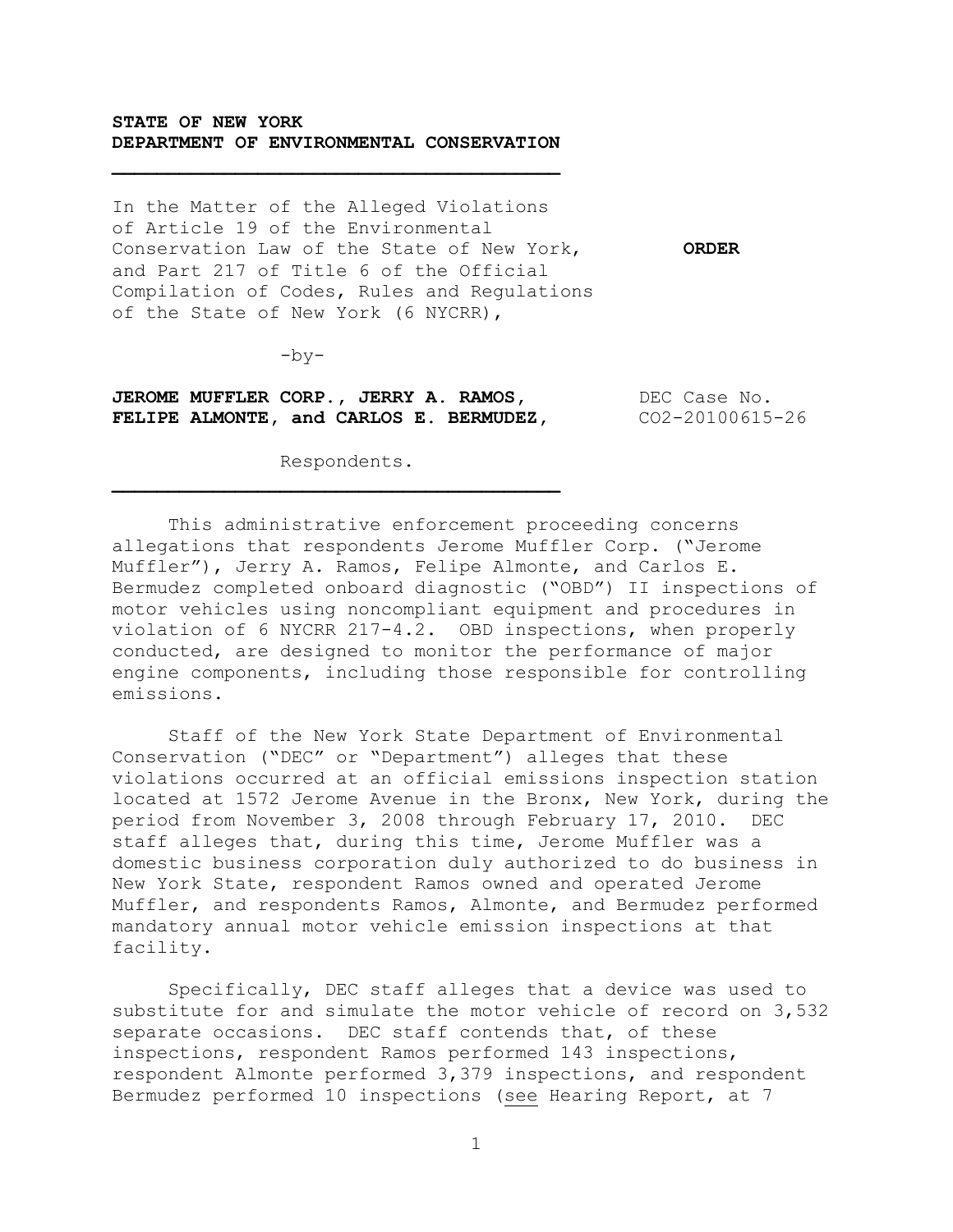[Finding of Fact no. 23]) and that, as a result, 3,530 certificates of inspection were issued based on these simulated inspections.

In accordance with 6 NYCRR 622.3(a)(3), DEC staff commenced this proceeding against respondents by service of a notice of hearing and complaint dated August 18, 2010. In its complaint, DEC staff alleged that respondents violated:

(1) 6 NYCRR 217-4.2, by operating an official emissions inspection station using equipment and procedures that are not in compliance with DEC procedures and standards; and

(2) 6 NYCRR 217-1.4, by issuing emission certificates of inspection to motor vehicles that had not undergone an official emission inspection.

For these violations, DEC staff requests a civil penalty of one million seven hundred sixty-six thousand dollars (\$1,766,000). DEC staff requested that all three respondents be held jointly and severally liable.

Respondents submitted an answer dated October 18, 2010, in which they admitted that Ramos owned and operated Jerome Muffler and that Ramos, Almonte and Bermudez worked at Jerome Muffler as certified motor vehicle emission inspectors; otherwise they denied DEC staff"s charges. Respondents asserted no affirmative defenses in their answer (Hearing Report, at 1).

The matter was assigned to Administrative Law Judge ("ALJ") Edward Buhrmaster. A hearing was held on January 31, 2012. Respondents were represented by Vincent P. Nesci, Esq. None of respondents testified and no witnesses were called on behalf of respondents.

Based on the record, I adopt the ALJ"s hearing report as my decision in this matter, subject to the following comments.

#### *<sup>U</sup>*Liability

I concur with the ALJ"s determination that DEC staff is entitled to a finding of liability with respect to the first charge: that is, respondents operated an official emissions inspection station using equipment or procedures that are not in compliance with DEC procedures or standards, in violation of 6 NYCRR 217-4.2. I agree with the ALJ that Jerome Muffler is liable for all 3,532 violations "because, at the time the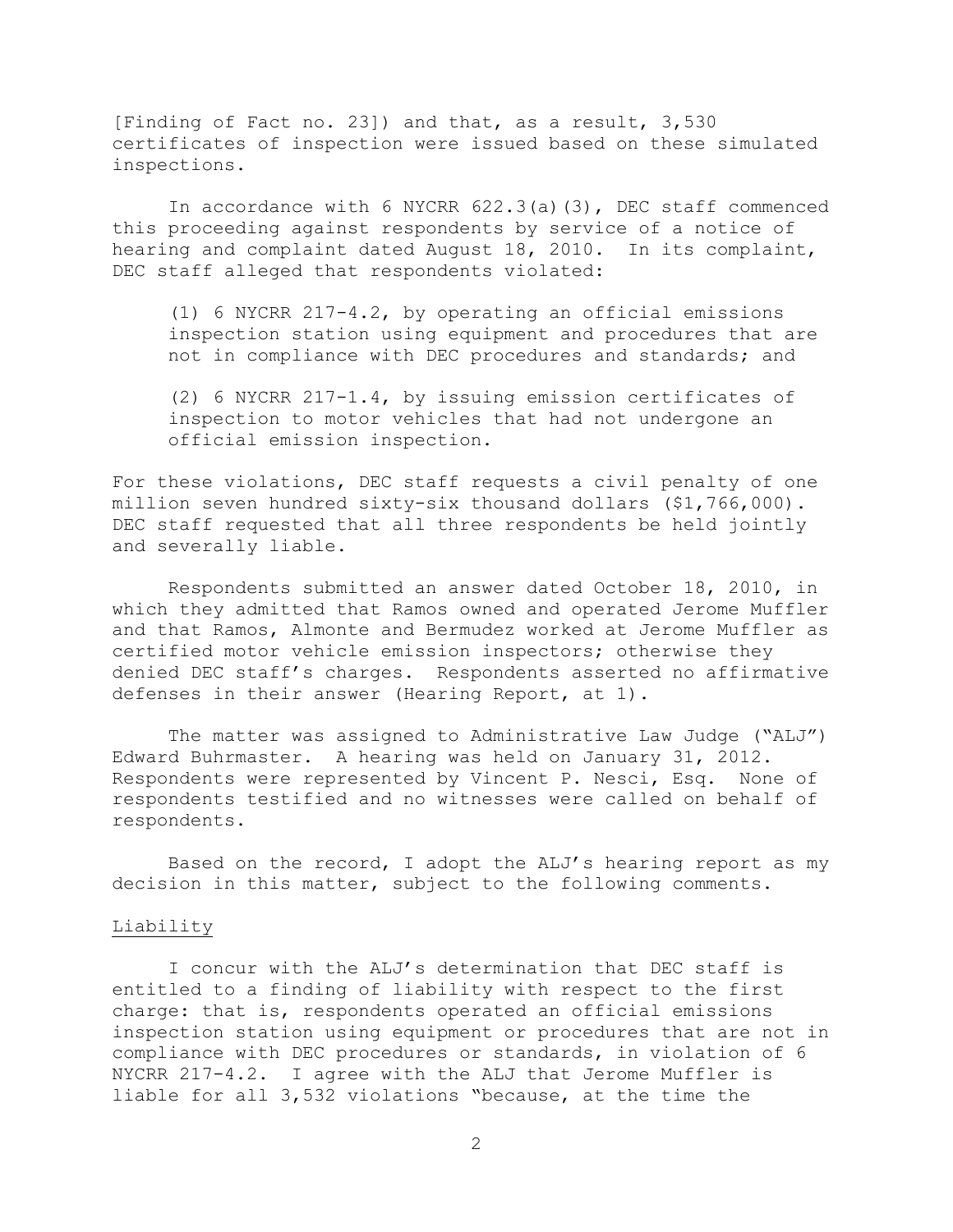violations occurred, it held the license to "operate" the official inspection station" (Hearing Report, at 15). Although the ALJ noted that Ramos was identified as president and sole stockholder of Jerome Muffler on the inspection station and repair shop applications that Jerome Muffler filed with the DMV (see id. at 4 [Finding of Fact no. 2]), he concluded that, based on the evidence presented, respondent Ramos should be held personally responsible only for the 143 noncompliant inspections that he personally conducted (see id. at 16). The ALJ also held that inspectors Almonte and Bermudez are each "liable for the violations attributable to his own non-compliant inspections" (id.). Department staff did not provide evidence on whether respondent Ramos"s position with respect to Jerome Muffler (as president and sole shareholder) was a basis for liability, separate from the noncompliant inspections that he conducted. The record before me is insufficient in that regard.

With respect to the second cause of action, I concur with the ALJ's determination that violations of 6 NYCRR 217-1.4 cannot be found (see Hearing Report, at 17-18) for the reasons that have been previously stated in prior Commissioner decisions (see Matter of Geo Auto Repairs, Inc., Order of the Commissioner, March 14, 2012, at 3-4; Matter of AMI Auto Sales Corp., Decision and Order of the Commissioner, February 16, 2012, at 3; Matter of Gurabo Auto Sales Corp., Decision and Order of the Commissioner, February 16, 2012, at 3). Accordingly, the alleged violations of 6 NYCRR 217-1.4 are hereby dismissed as to all respondents.

## Civil Penalty

Staff requested a penalty of one million seven hundred sixty-six thousand dollars (\$1,766,000), based on five hundred dollars (\$500) per simulated inspection. Staff referenced the Department's civil penalty policy and presented its approach to calculating civil penalties in this and similar enforcement cases. Staff also requested that each respondent be held jointly and severally liable for the penalty. The ALJ noted that, consistent with the penalty range established by ECL 71- 2103(1) for such violations, the maximum penalties would amount to tens of millions of dollars, significantly more than what Department staff requested.

In his evaluation of the penalty, the ALJ considered the factors set forth in DEC"s civil penalty policy, including the economic benefit of noncompliance, the gravity of the violations and respondents' culpability (see Hearing Report, at 19-20).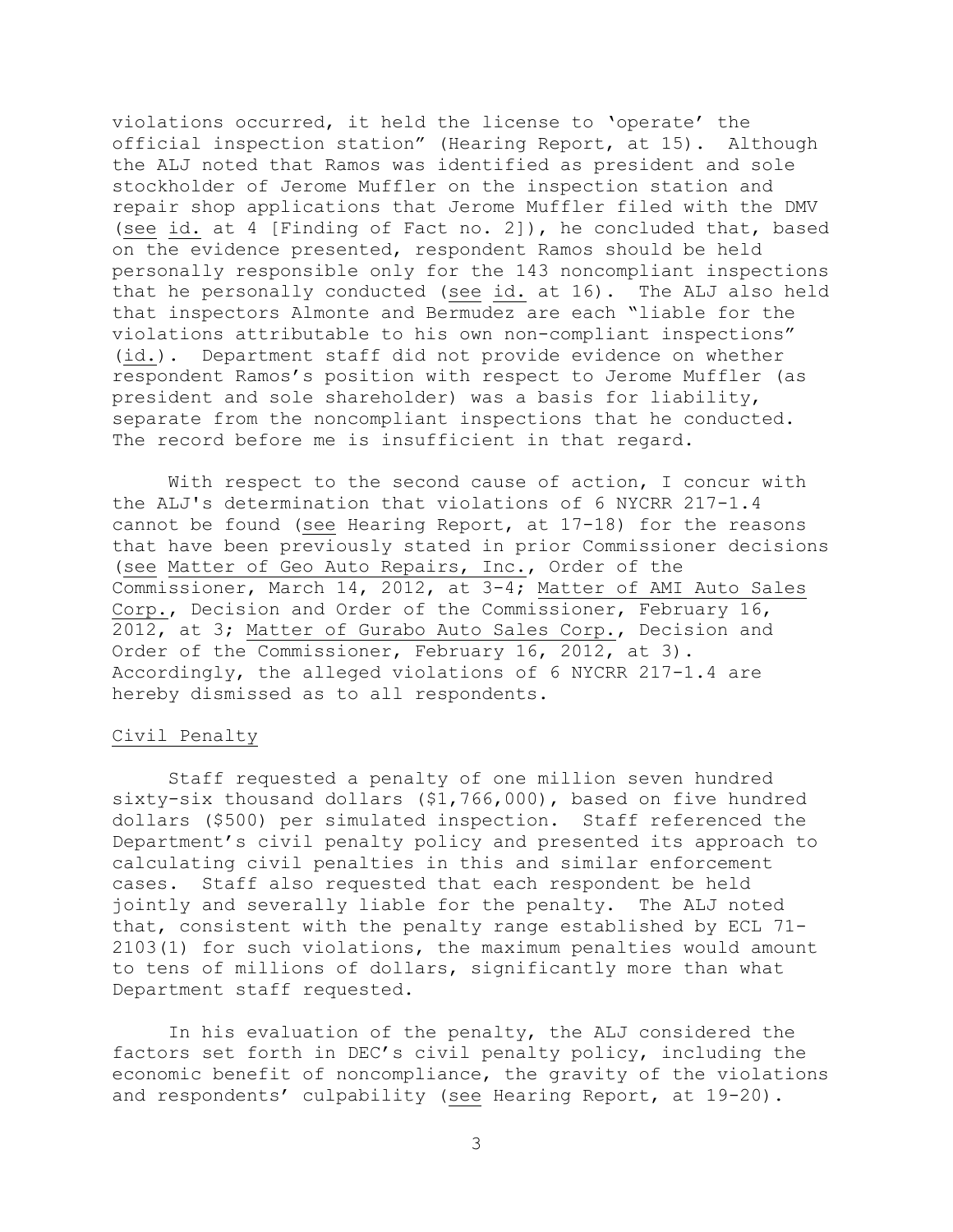The ALJ rejected staff"s proposed penalties as too high and concluded that lower penalties were appropriate. As the ALJ notes, staff"s formula has not been adopted in other proceedings where it has been offered for violations identical to these (see Hearing Report, at 21).

The ALJ recommended a total civil penalty of five hundred seventy thousand dollars (\$570,000), assessed as follows:

-respondent Jerome Muffler to be assessed a civil penalty of two hundred eighty-five thousand dollars (\$285,000);

-respondent Ramos to be assessed a civil penalty of eleven thousand five hundred dollars (\$11,500);

-respondent Almonte to be assessed a civil penalty of two hundred seventy-two thousand five hundred dollars (\$272,500); and

-respondent Bermudez to be assessed a civil penalty of one thousand dollars (\$1,000) (see Hearing Report, at 22).

In addition to recommending an overall reduction in the penalty, the ALJ also rejected imposing joint and several liability on respondents. Even though joint and several liability may be imposed in administrative enforcement proceedings, I concur with the ALJ that Department staff"s request for the imposition of joint and several liability in this matter is inappropriate (see Hearing Report, at 16; see also Hearing Transcript, at 92 [respondents' attorney noting unfairness of imposing joint liability on respondent Bermudez who conducted only ten of the 3,532 inspections]). No adequate rationale was provided by Department staff to support imposing joint and several liability in this proceeding.

Prior decisions have noted the adverse impact of automotive emissions and how the use of simulators subverts the regulatory regime designed to address and control these emissions (see, e.g., Matter of Gurabo, Decision and Order of the Commissioner, February 16, 2012, at 6-7), and, accordingly, substantial penalties are warranted where violations are found. I concur with the ALJ"s determination that staff"s request here is too high and I further concur with the ALJ"s recommendation of a total civil penalty in the amount of five hundred seventy thousand dollars (\$570,000).

However, in my judgment the facility where such illegal activities are conducted should be subject to a substantially higher penalty than the aggregate of penalties that are assessed against the individual inspectors, subject to any specific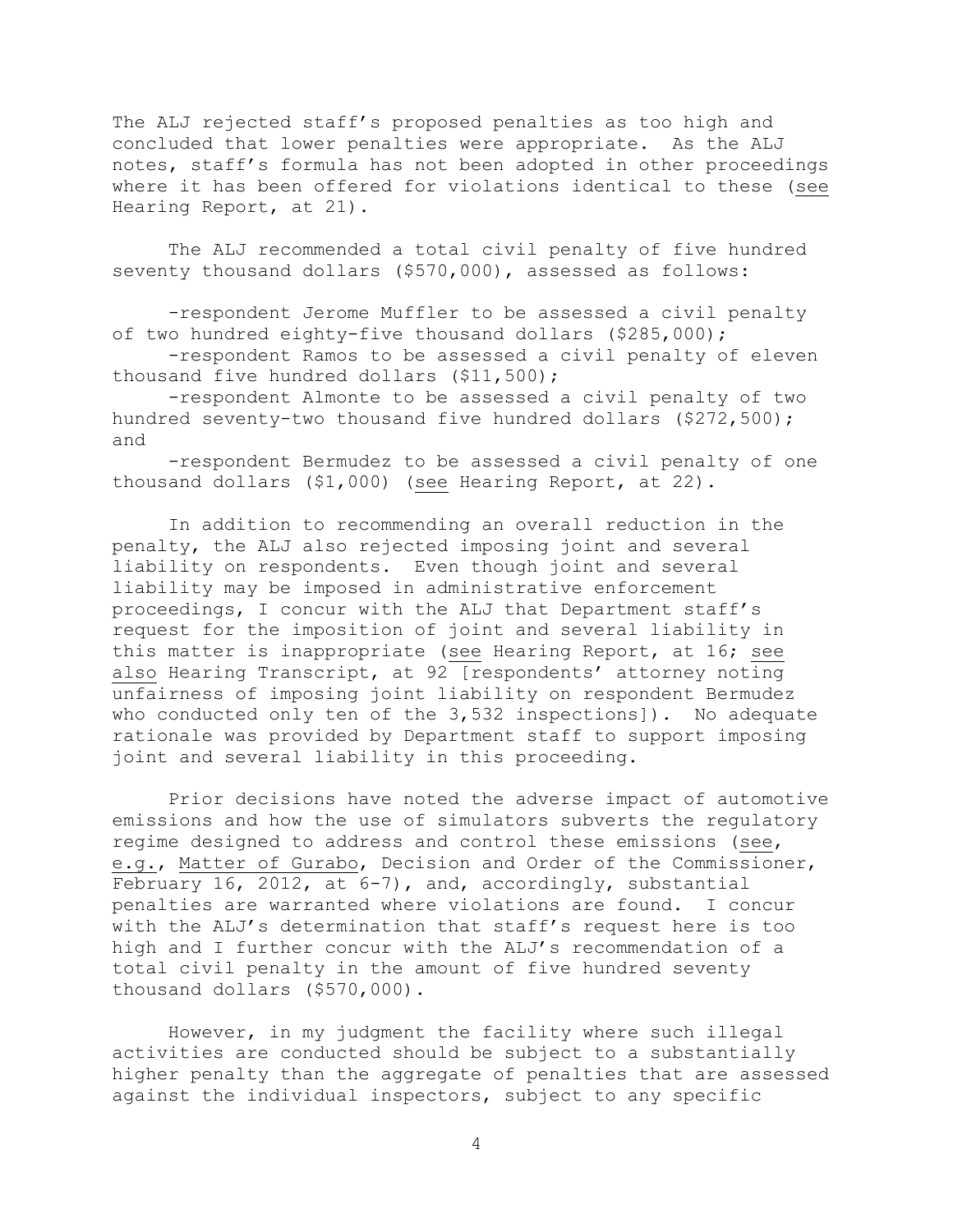mitigating or aggravating factors. For example, where an inspector is conducting improper inspections without the knowledge of the facility or its management, the allocation of a higher penalty as against the individual inspector would be warranted. Alternatively, if a facility were directing an inspector to conduct illegal inspections, or if the facility was itself misusing the inspector's codes in conducting inspections, a higher penalty as against the facility would be justified.

In this matter, at the time the violations occurred, Jerome Muffler held the license to "operate" the official inspection station. Pursuant to 15 NYCRR 79.8(b), the official inspection station licensee "is responsible for all inspection activities conducted at the inspection station," and is not relieved of that responsibility by the inspectors' own duties (see Hearing Report, at 15). Jerome Muffler had the over-arching responsibility to ensure that inspections conducted at its facility comported with all legal requirements. However, by the use of simulators, it allowed illegal activity as part of its operations and failed to comply with applicable law. Its actions subverted the intended environmental and public health benefits of the legal requirements to address and control vehicular air emissions. Accordingly, a significant penalty, as proposed by the ALJ, should be assessed against Jerome Muffler.

In light of my determination that the facility where such illegal activity has occurred should bear a significantly higher penalty than the aggregate of penalties assessed against the individual inspectors, I am revisiting the penalty assessments. In consideration of the penalty range established by ECL 71- 2103(1) and the impacts of this illegal activity (see Hearing Report at 18-20), I am imposing a civil penalty of four hundred fifty thousand dollars (\$450,000) on Jerome Muffler.

With respect to individual inspectors, as the number of inspections that an individual performs with noncompliant equipment increases, higher penalties shall be assessed, subject to any aggravating or mitigating circumstances.

In this proceeding, none of the three inspectors presented testimony (see Hearing Transcript, at 90) and, thus, did not avail themselves of the opportunity to present any mitigating or other relevant factors, either as to liability or penalty (including, for example, any arguments relating to ability to pay). The record is devoid of any evidence as to whether one or more of these individuals was primarily responsible for the illegal activity.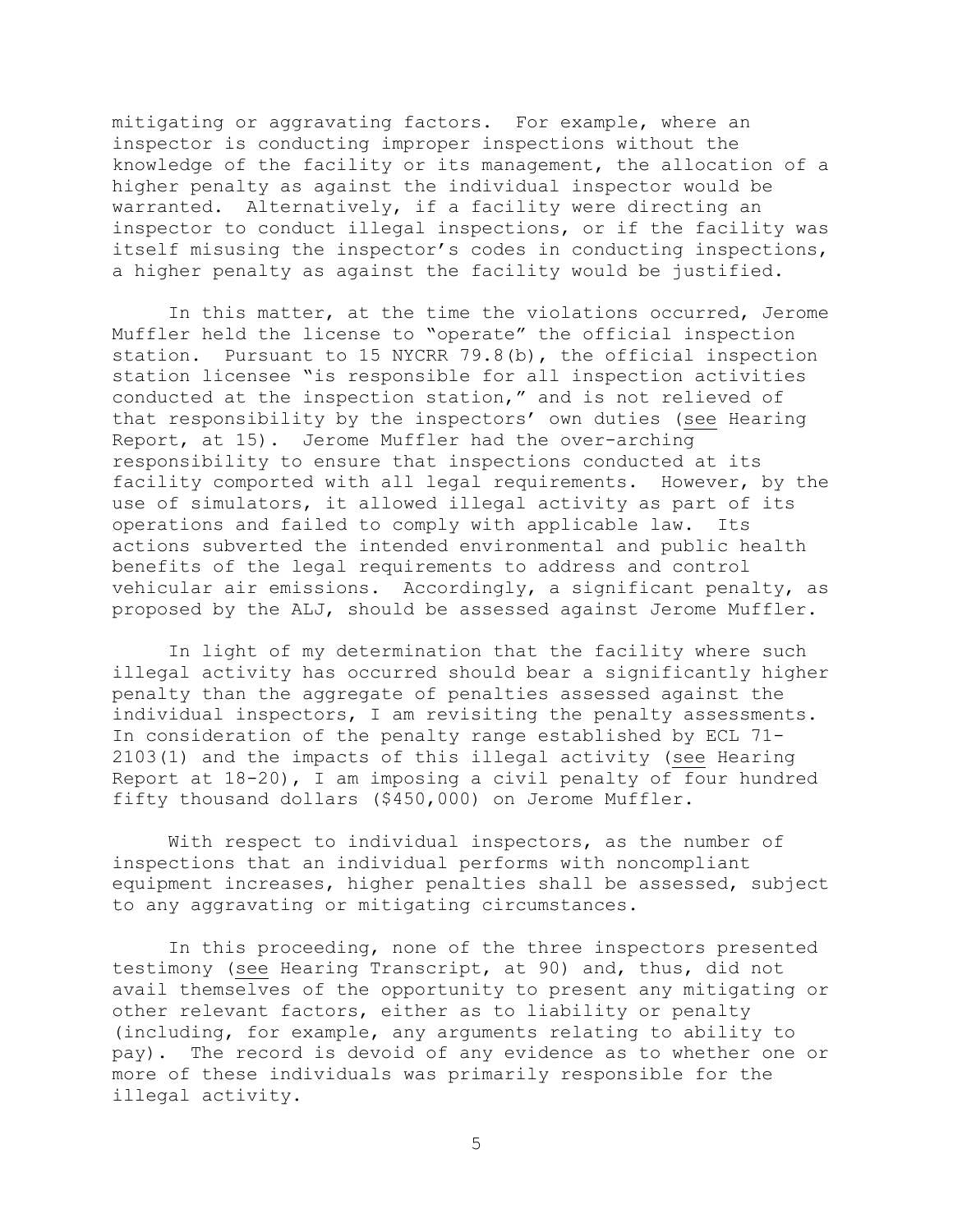As noted, respondent Almonte conducted approximately 95% of the 3,532 noncompliant inspections, respondent Ramos performed about 4% of the noncompliant inspections, and respondent Bermudez less than 1%. Applying the penalty guidelines set forth above, and considering the number of inspections using noncompliant equipment and procedures that each inspector performed, I am assessing civil penalties as follows:

- With respect to respondent Bermudez who conducted ten noncompliant inspections, a penalty in the amount of one thousand dollars (\$1,000);
- With respect to respondent Ramos who conducted 143 noncompliant inspections, a penalty in the amount of five thousand dollars (\$5,000); and
- With respect to respondent Almonte who conducted 3,379 noncompliant inspections, a penalty in the amount of one hundred fourteen thousand dollars (\$114,000).

In sum, the overall amount of the civil penalty assessed by this order is five hundred seventy thousand dollars (\$570,000), which is substantial and should serve as a deterrent against any future noncompliant activity of this kind.

**NOW, THEREFORE,** having considered this matter and being duly advised, it is **ORDERED** that:

- I. Respondents Jerome Muffler Corp., Jerry A. Ramos, Felipe Almonte, and Carlos E. Bermudez are adjudged to have violated 6 NYCRR 217-4.2 by operating an official emissions inspection station using equipment and procedures that are not in compliance with DEC procedures and standards. Three thousand five hundred thirty-two (3,532) inspections using noncompliant equipment and procedures were performed at Jerome Muffler Corp., of which Jerry A. Ramos performed one hundred forty three (143), Felipe Almonte performed three thousand three hundred seventy-nine (3,379), and Carlos E. Bermudez performed ten (10).
- II. DEC staff"s allegations that respondents Jerome Muffler Corp., Jerry A. Ramos, Felipe Almonte, and Carlos E. Bermudez violated 6 NYCRR 217-1.4 are dismissed.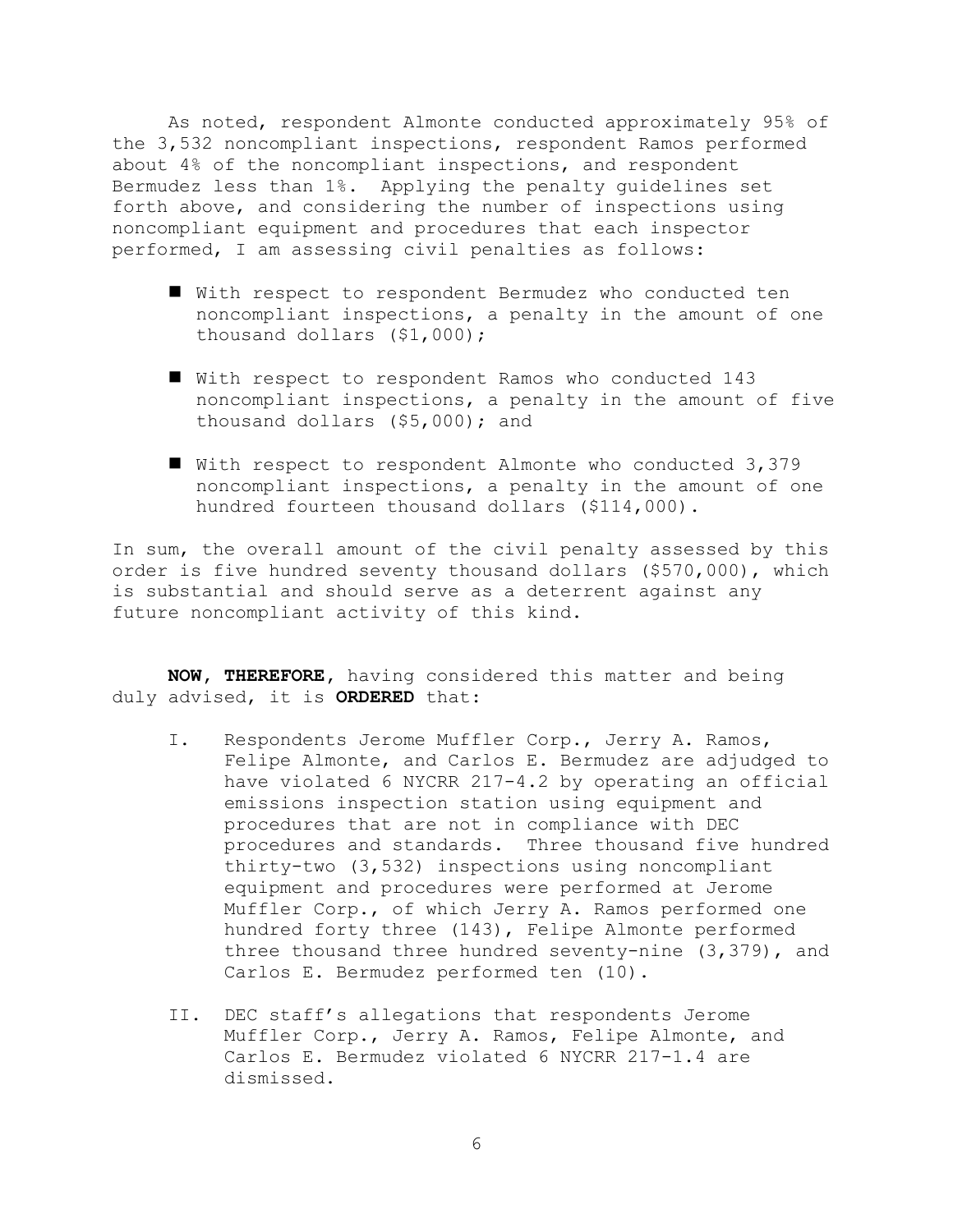#### III. The following penalties are hereby assessed:

A. Respondent Jerome Muffler Corp. is hereby assessed a civil penalty in the amount of four hundred fifty thousand dollars (\$450,000);

B. Respondent Jerry A. Ramos is hereby assessed a civil penalty in the amount of five thousand dollars (\$5,000);

C. Respondent Felipe Almonte is hereby assessed a civil penalty in the amount of one hundred fourteen thousand dollars (\$114,000); and

D. Respondent Carlos E. Bermudez is hereby assessed a civil penalty in the amount of one thousand dollars (\$1,000).

The penalty for each respondent shall be due and payable within thirty (30) days of the service of this order upon that respondent. Payment shall be made in the form of a cashier"s check, certified check or money order payable to the order of the "New York State Department of Environmental Conservation" and mailed to the Department at the following address:

Blaise Constantakes, Esq. Assistant Counsel Office of General Counsel NYS Department of Environmental Conservation 625 Broadway,  $14<sup>th</sup>$  Floor Albany, New York 12233-1500.

IV. All communications from any respondent to the Department concerning this order shall be directed to Assistant Counsel Blaise Constantakes, at the address set forth in paragraph III of this order.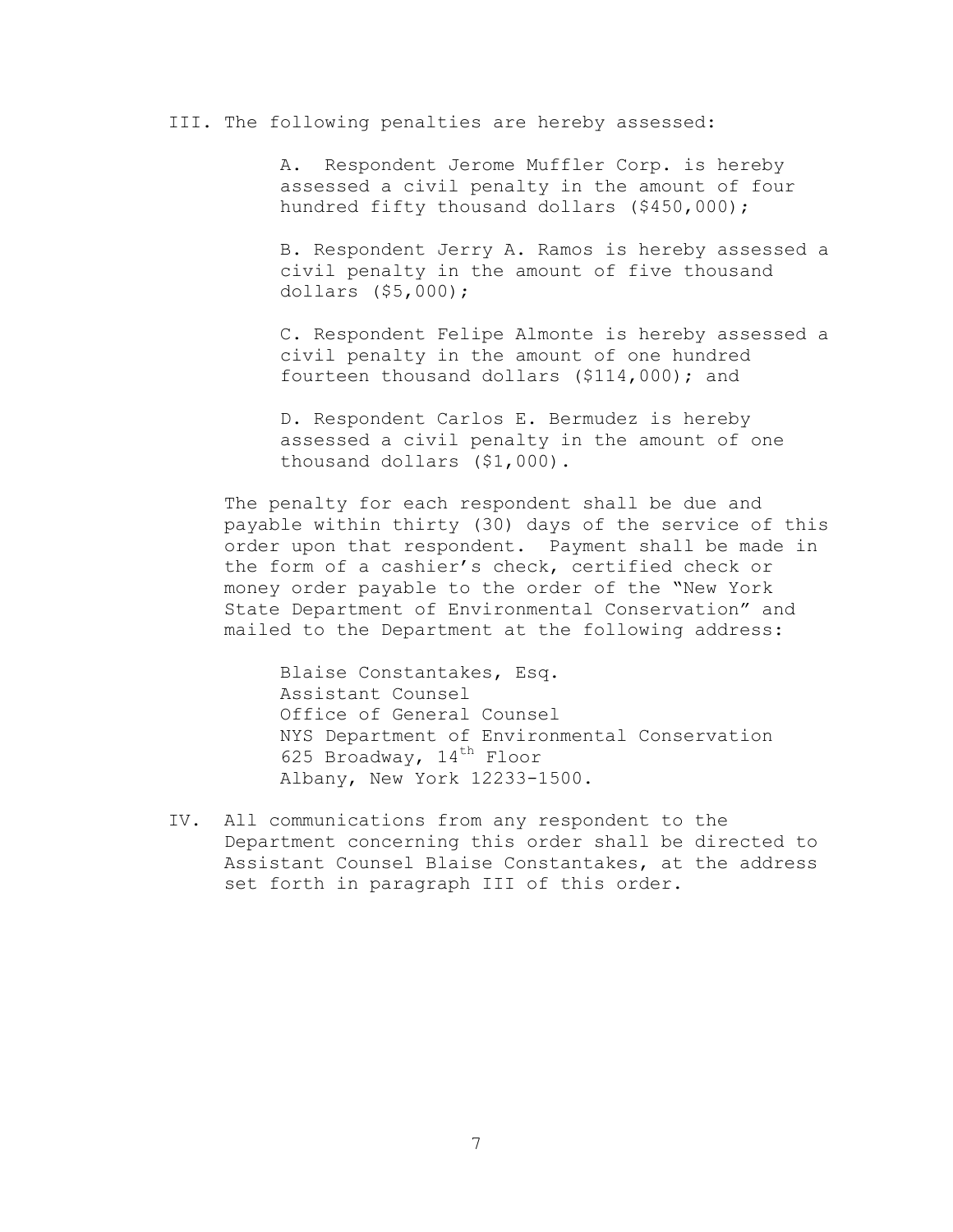V. The provisions, terms and conditions of this order shall bind respondents Jerome Muffler Corp., Jerry A. Ramos, Felipe Almonte, and Carlos E. Bermudez, and their agents, successors, and assigns in any and all capacities.

> For the New York State Department of Environmental Conservation

/s/  $By:$ 

> Joseph J. Martens Commissioner

Dated: May 24, 2013 Albany, New York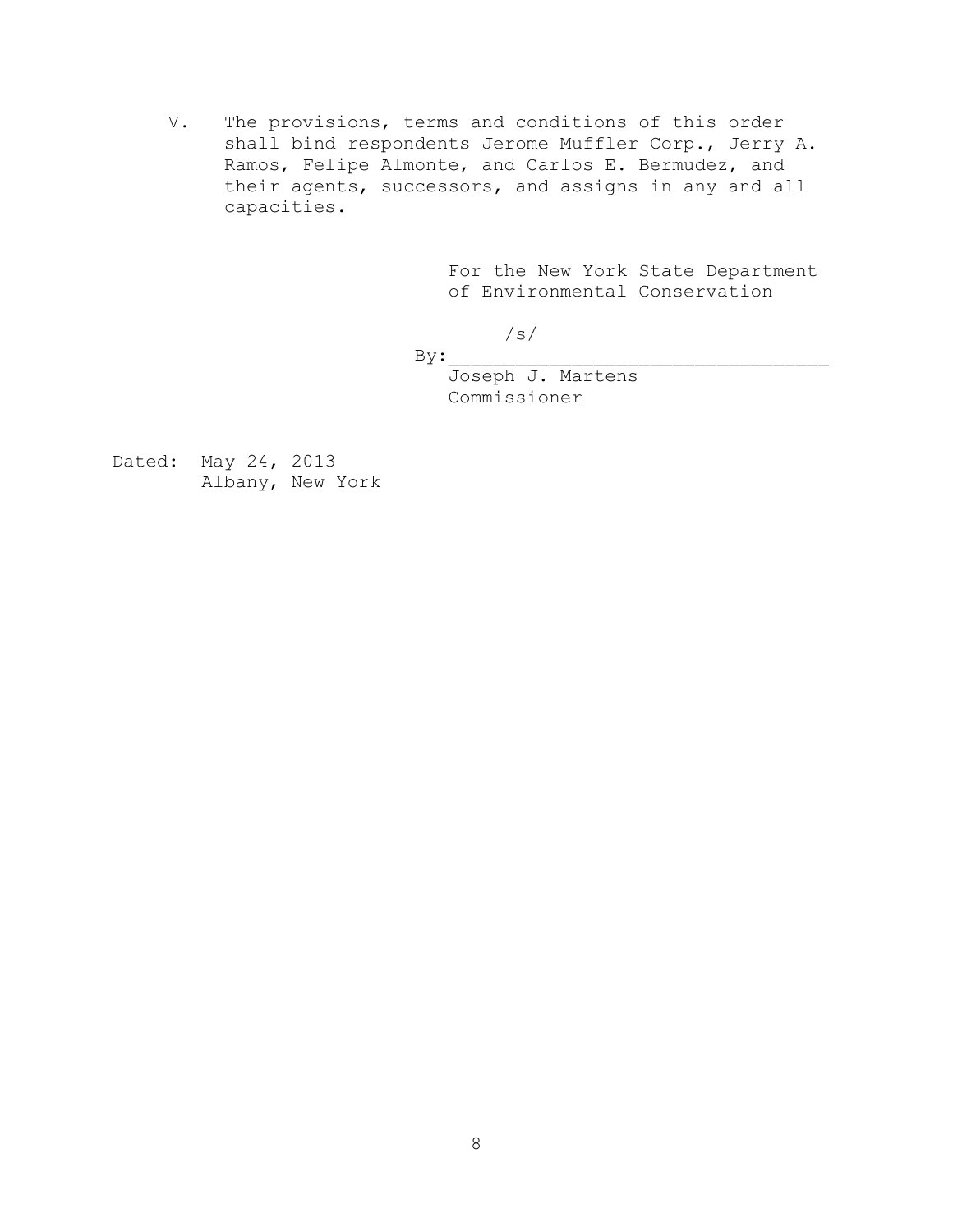# **STATE OF NEW YORK DEPARTMENT OF ENVIRONMENTAL CONSERVATION 625 BROADWAY ALBANY, NY 12233-1550**

In the Matter

 $-$  of  $-$ 

Alleged Violations of Article 19 of the New York State Environmental Conservation Law and Title 6, Part 217, of the Official Compilation of Codes, Rules and Regulations of the State of New York ("NYCRR") by:

# **JEROME MUFFLER CORP., JERRY A. RAMOS, FELIPE ALMONTE AND CARLOS E. BERMUDEZ, Respondents**

NYSDEC Case No. CO2-20100615-26

#### **HEARING REPORT**

 $-$  by  $-$ 

/s/

Edward Buhrmaster Administrative Law Judge

July 25, 2012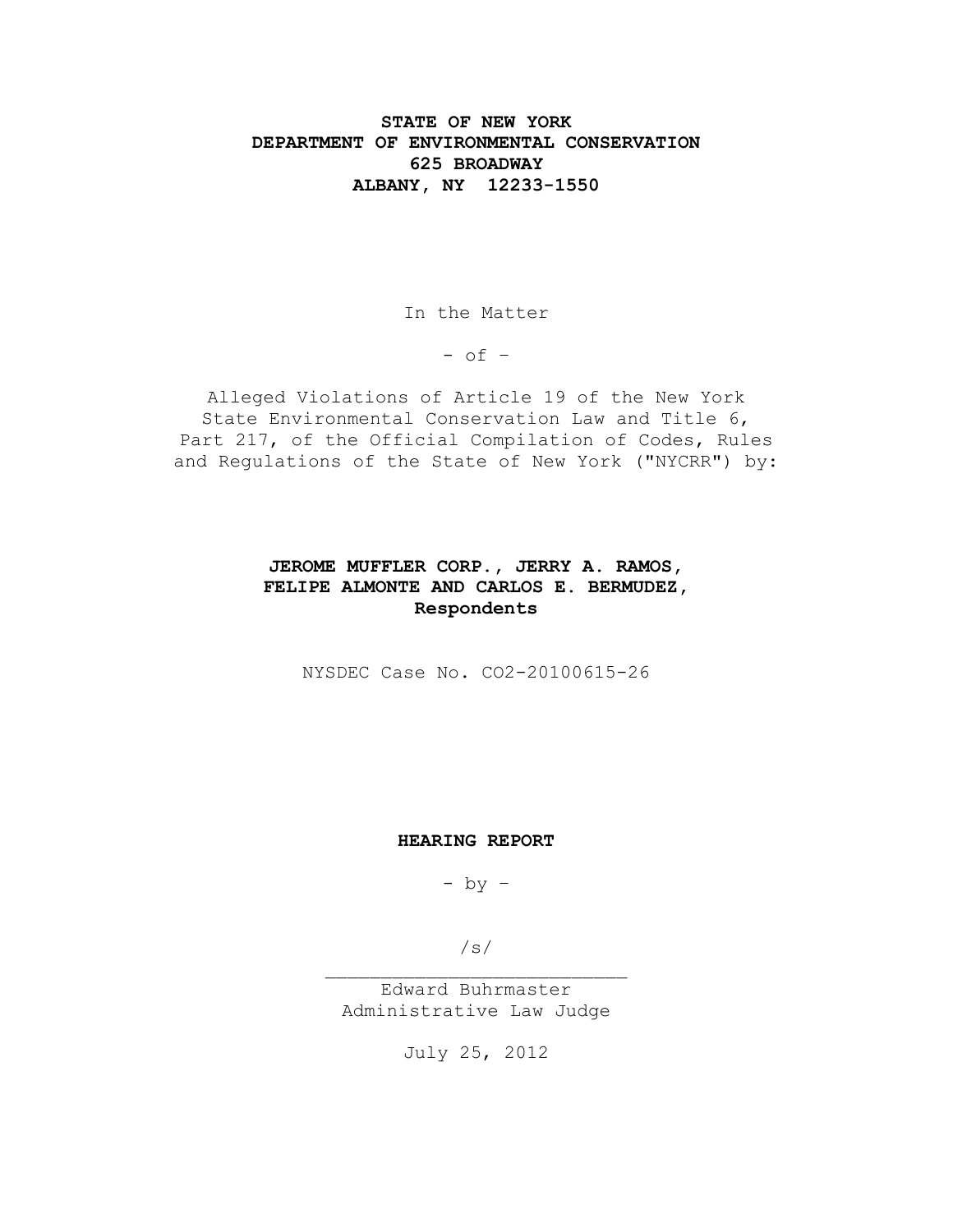#### **PROCEEDINGS**

Pursuant to a Notice of Hearing and Complaint, dated August 18, 2010 (Exhibit No. 1), Staff of the Department of Environmental Conservation ("DEC") charged Jerome Muffler Corp. ("Jerome Muffler"), Jerry A. Ramos, Felipe Almonte and Carlos E. Bermudez (collectively, "the respondents") with violations of Part 217 of Title 6 of the Official Compilation of Codes, Rules and Regulations of the State of New York ("6 NYCRR"), which governs motor vehicle emissions testing.

In a first cause of action, the respondents were charged with violating 6 NYCRR 217-4.2, which states that no person shall operate an official emissions inspection station using equipment and/or procedures that are not in compliance with DEC procedures and/or standards. In a second cause of action, they were charged with violating 6 NYCRR 217-1.4 by issuing emission certificates of inspection to motor vehicles that had not undergone an official emission inspection.

Both violations were alleged to have occurred during the period between November 3, 2008, and February 17, 2010, at Jerome Muffler, an emissions inspection station located at 1572 Jerome Avenue in the Bronx, New York. During this period, DEC Staff alleged, Jerome Muffler was a corporation duly authorized to do business in New York State, respondent Ramos owned and operated the inspection station, and respondents Ramos, Almonte and Bermudez worked there, performing mandatory annual motor vehicle emission inspections.

According to DEC Staff, during the period in question, the respondents performed 3,532 such inspections using a device to substitute for and simulate the motor vehicle of record, and issued 3,530 emission certificates based on the simulated inspections.

The respondents submitted an answer dated October 18, 2010 (Exhibit No. 2), in which they denied DEC Staff's charges while asserting no affirmative defenses.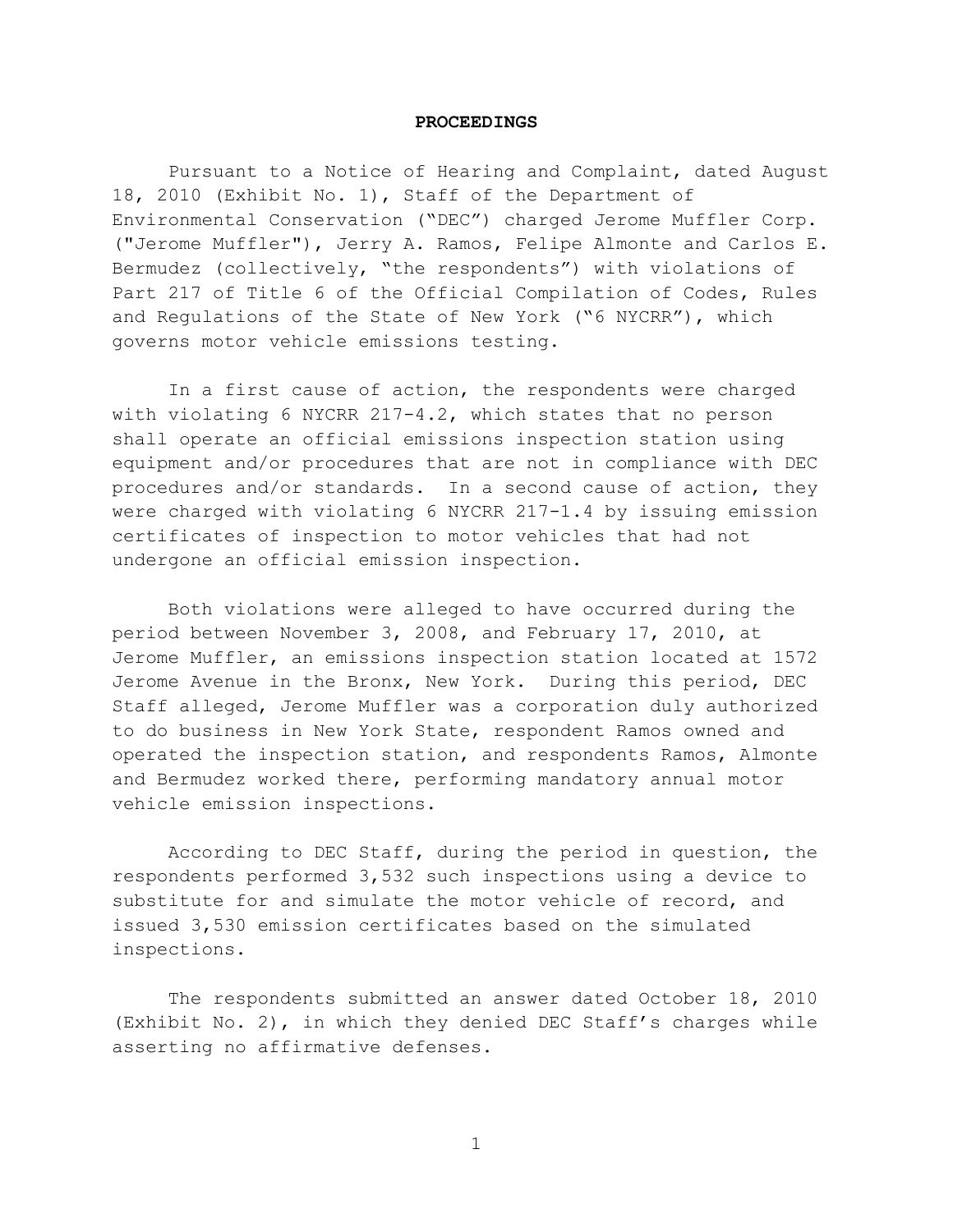By a statement of readiness dated December 30, 2010 (Exhibit No. 3), DEC Staff requested that DEC's Office of Hearings and Mediation Services schedule this matter for hearing. By a letter of February 4, 2011 (Exhibit No. 4), Chief Administrative Law Judge James T. McClymonds informed the parties that this matter had been assigned to me. On December 19, 2011, I issued a hearing notice (Exhibit No. 5) scheduling this matter for a hearing to be held on January 31, 2012, at DEC's Region 2 office in Long Island City. The hearing was held and concluded on that date.

DEC Staff appeared by Blaise Constantakes, an attorney in DEC's Office of General Counsel in Albany. The respondents appeared by Vincent P. Nesci, Esq., of Mount Kisco.

Testifying for DEC Staff were Michael Devaux, a vehicle safety technical analyst employed by the Yonkers office of the New York State Department of Motor Vehicles ("DMV"), and James Clyne, an environmental engineer and section chief within DEC's Division of Air Resources, Bureau of Mobile Sources and Technology Development.

Respondents Ramos and Bermudez attended the hearing. According to Mr. Nesci, respondent Almonte was aware of the hearing date, but was being trained for a new job in a different industry, and therefore could not attend. Mr. Nesci said that because he was representing Mr. Almonte, the hearing could proceed in Mr. Almonte's absence.

None of the respondents testified at the hearing, and no witnesses were called on their behalf.

The hearing record includes 112 pages of transcript and 14 numbered exhibits that were received in evidence. (See exhibit list attached to this report.) The first five exhibits were my own, to show how the matter came forward. Exhibits No. 6 – 14 were received as part of DEC Staff's case.

The parties agreed to make oral closings at the conclusion of the hearing. I received the hearing transcript on February 15, 2012, and afforded the parties' counsel an opportunity to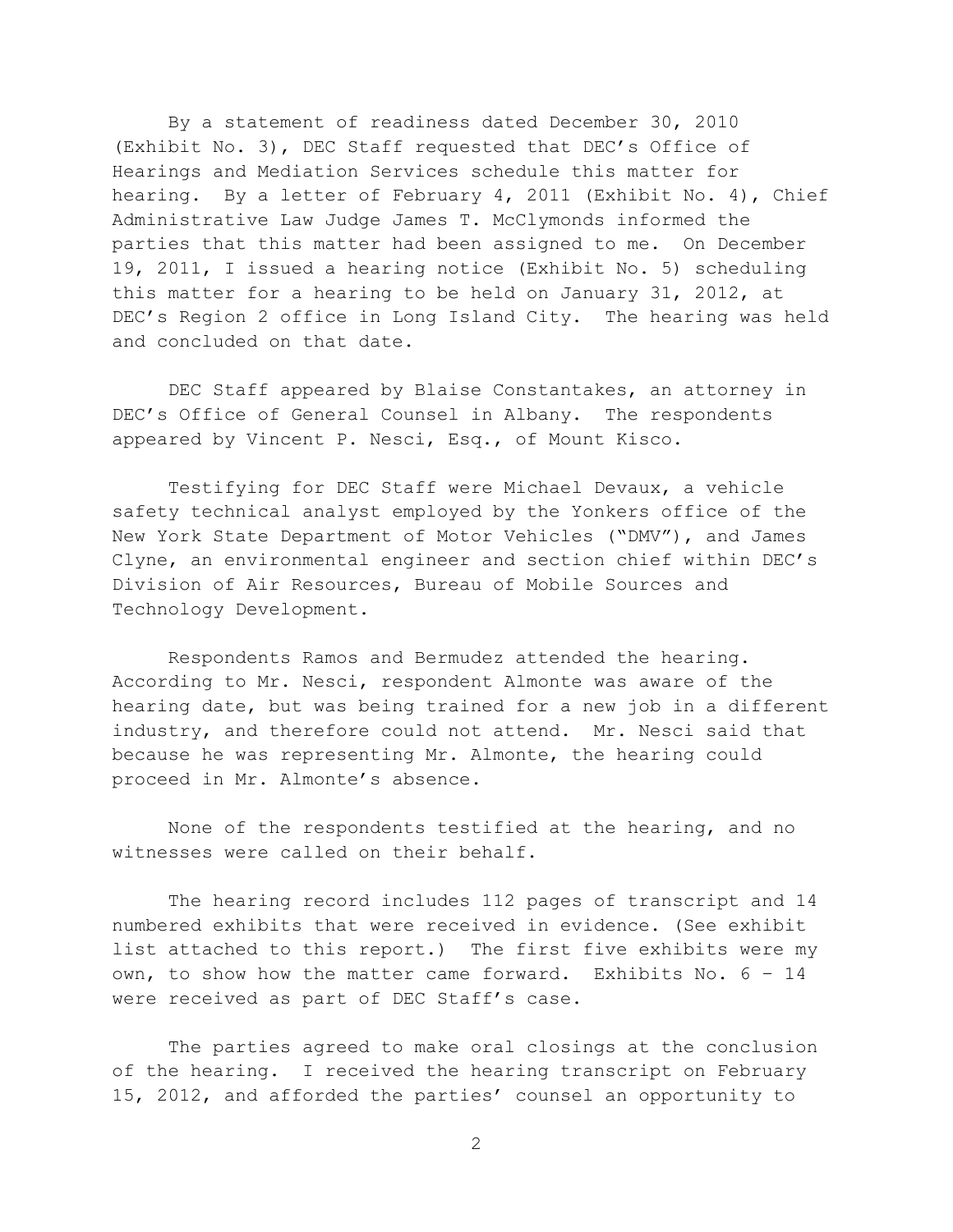propose corrections. DEC Staff proposed corrections by e-mail on March 7, 2012. Because the respondents did not object to these corrections, I have incorporated them into the transcript. The respondents proposed no corrections of their own. On July 18, 2012, I provided the parties' counsel an additional list of my own proposed corrections. These corrections have also been incorporated into the transcript, as the parties did not object to them.

#### **POSITIONS OF THE PARTIES**

## Position of DEC Staff

According to DEC Staff, the respondents completed 3,532 motor vehicle inspections using noncompliant equipment and procedures, and issued 3,530 certificates of inspection for these inspections, without testing the vehicles' onboard diagnostic ("OBD") systems, which are designed to monitor the performance of major engine components, including those responsible for controlling emissions. Staff explains that the OBD emissions portion of the vehicle inspection involves the electronic transfer of information from the vehicle to a computerized work station and, from there, to DMV via the Internet or a dedicated phone line. DEC Staff says that, for the inspections at issue here, the respondents did not check the vehicles' OBD systems, but instead simulated the inspections, based on a 15-field profile (or electronic signature) that Staff identified in the inspection data that was transmitted to DMV.

DEC Staff has requested a civil penalty of \$1,766,000, for which all the respondents would be jointly and severally liable. The penalty is not apportioned between the two causes of action, but is calculated on the basis of \$500 per illegal inspection that was performed.

## Position of Respondents

The respondents submitted an answer (Exhibit No. 2) in which, for the period in question, Mr. Ramos admitted that he owned and operated Jerome Muffler, and Mr. Ramos, Mr. Almonte, and Mr. Bermudez admitted that they worked at Jerome Muffler as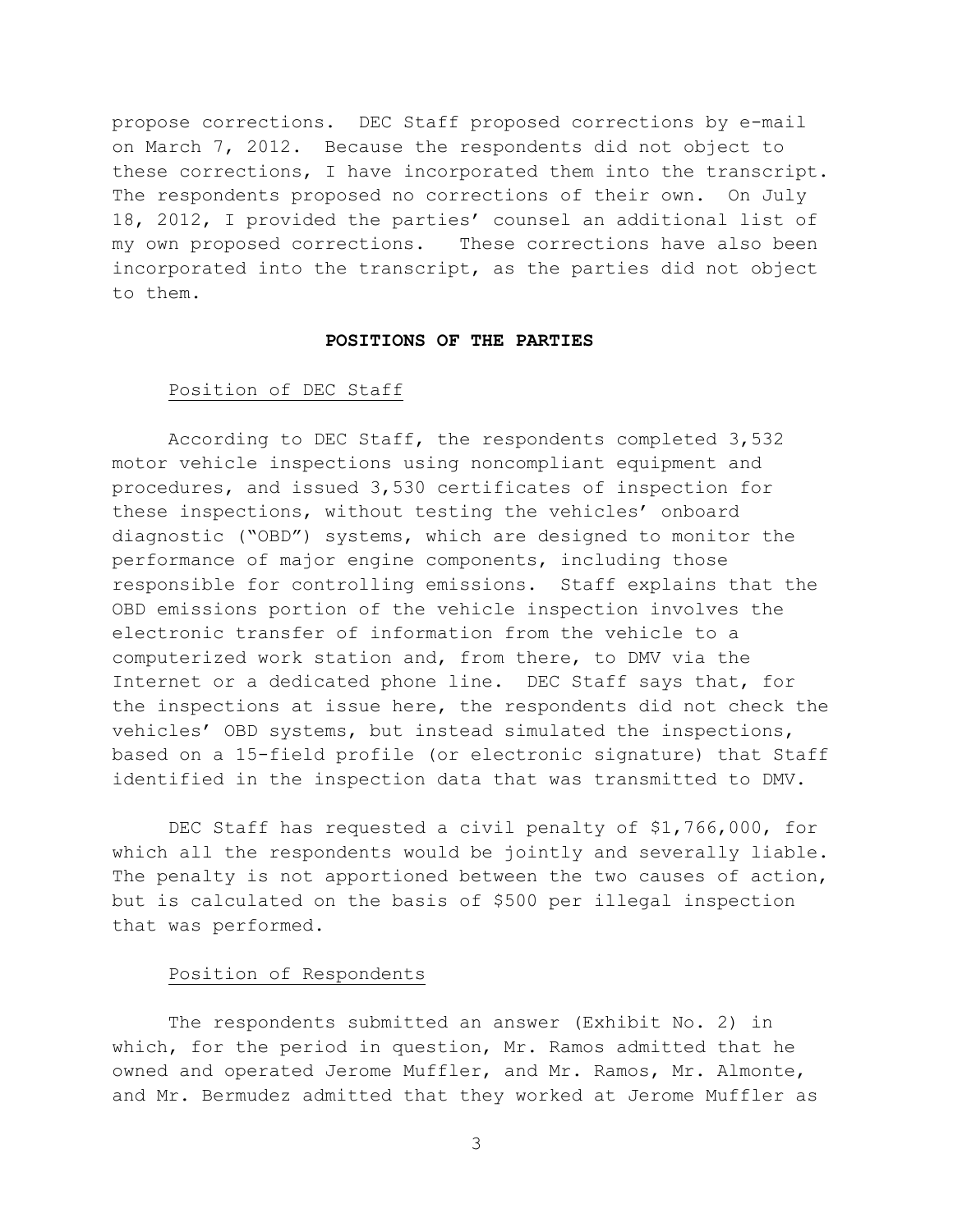certified motor vehicle emission inspectors. The respondents denied using equipment and procedures that were not in compliance with those specified by DEC, or issuing emission certificates based on simulated motor vehicle emission inspections.

In a closing statement delivered by their counsel, the respondents argued that in the absence of testimony from Testcom about the inspection data received as part of DEC Staff's case, one cannot conclude that the data is accurate. The respondents also argued that DMV's requirement of OBD II advisory emissions scans on new vehicles prior to their first emissions test, as well as the frequency of NYVIP software updates, presumably to fix "bugs" in the computer program, both suggest that there may be anomalies in the inspection data.

Finally, the respondents argued that, if liability is found, they should not be held jointly and severally liable for violations, and that joint and several liability would be particularly unjust for Mr. Bermudez, who is alleged to have done only 10 of the 3,532 simulated inspections charged in this matter.

#### **FINDINGS OF FACT**

1. In 2005, Jerome Muffler applied to DMV for a license to operate as an inspection station at 1572 Jerome Avenue in the Bronx. The application was granted, and the facility number assigned to Jerome Muffler was 7100846. (See Exhibit No. 6, a portion of Jerome Muffler's application, on which the DMVassigned facility number is recorded in the upper left hand corner of the first page.)

2. Jerry A. Ramos was identified as president and sole stockholder of Jerome Muffler on the inspection station and repair shop applications that Jerome Muffler filed with DMV (received as Exhibits No. 6 and 7).

3. On March 6, 2005, Jerry Ramos filed an application with DMV for certification as a motor vehicle inspector. Upon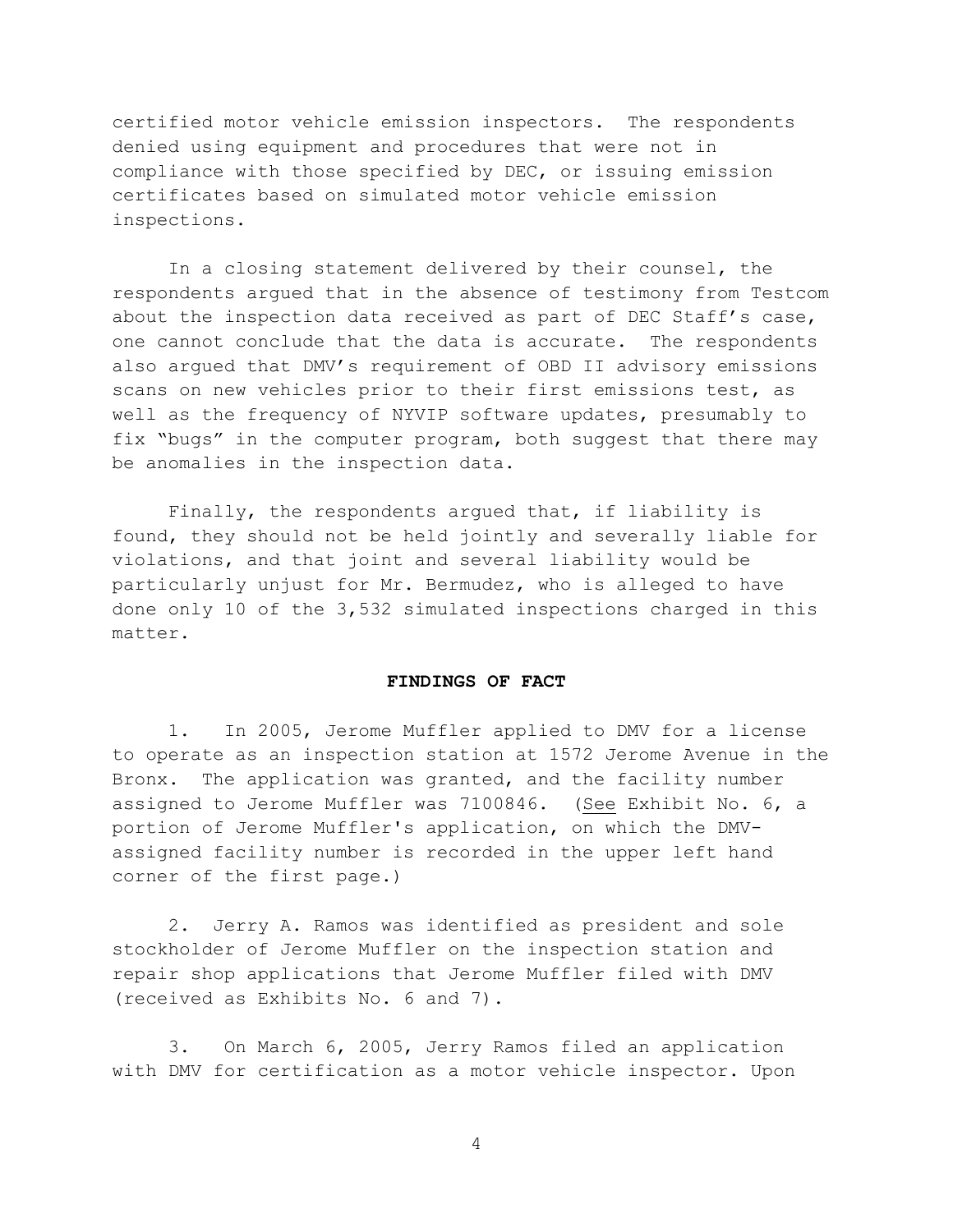approval of the application (Exhibit No. 10), he was assigned certificate number 4XY7.

4. On December 27, 2006, Carlos E. Bermudez filed an application with DMV for certification as a motor vehicle inspector. Upon approval of the application (Exhibit No. 8), he was assigned certificate number 6HS8.

5. Felipe Almonte filed an application with DMV for certification as a motor vehicle inspector. Upon approval of his undated application (Exhibit No. 9), he was assigned certificate number 5JQ9.

6. Required by the federal government to ensure compliance with the Clean Air Act amendments of 1990, the New York Vehicle Inspection Program ("NYVIP") has been in place since the spring of 2005 in the New York metropolitan area, which includes the five boroughs of New York City. (See the testimony of Mr. Clyne at pages 54 and 55 of the transcript (Clyne, T: 54 - 55).)

7. Pursuant to NYVIP, most model year 1996 and newer light-duty non-diesel vehicles are subject to annual onboard diagnostic (OBD) emissions inspections. (Clyne, T: 55.)

8. These inspections are conducted to address ozone pollution, a public health problem that also creates damage to crops, infrastructure and buildings. (Clyne, T: 57 - 58.)

9. Mobile source emissions represent a very significant source of ozone precursors, which is why the Clean Air Act mandates motor vehicle inspection and maintenance programs for areas, like the New York metropolitan area, whose air does not meet the federal ozone standard. (Clyne, T: 58.)

10. NYVIP is administered jointly by DMV and DEC, in conjunction with SGS Testcom, a program manager that accepts the inspection records and performs maintenance of testing equipment. (Clyne, T: 59.)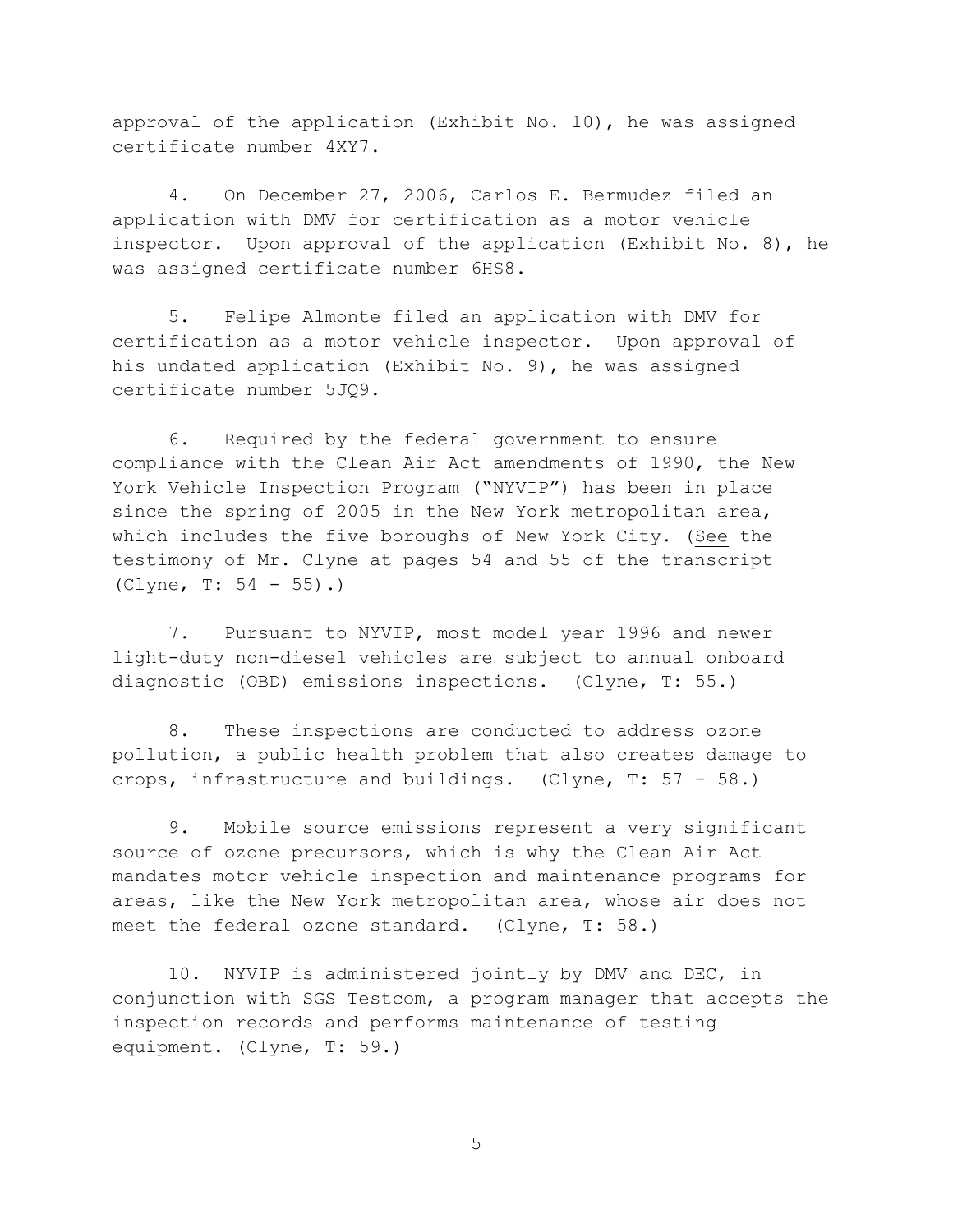11. OBD emissions inspections are performed at inspection stations licensed by DMV. Each licensed station must have one inspector who is certified by DMV to complete emissions inspections, and must purchase an approved NYVIP unit (or work station), also known as a computerized vehicle inspection system (CVIS). (Clyne, T: 60.)

12. Before the NYVIP unit can be used to conduct an OBD inspection, both the facility license and at least one inspector's certificate must be scanned into it. (Clyne, T: 60.)

13. When a vehicle comes in for an OBD inspection, a safety inspection is typically performed first, followed by a visual inspection of the vehicle's air pollution control devices, such as the catalytic converter, exhaust gas recirculation ("EGR") valve and gas cap. (Clyne, T: 60.)

14. Finally, the inspector connects the NYVIP unit to the diagnostic link connector, which is generally on the lower left hand corner of the vehicle's dashboard. (Devaux, T: 19.)

15. In this portion of the inspection, the work station communicates electronically with the vehicle's computer, to determine whether monitors are supported and whether there are any diagnostic trouble codes. (Devaux, T: 20.)

16. When a vehicle is manufactured, it has a set of monitors that are supported and can conduct actual diagnostic sequences. If supported, the monitors can either by ready, which means they have completed their diagnostic sequences, or not ready, which means they have not. If too many monitors are reported as not ready, the vehicle will fail the inspection. (Clyne, T: 63.)

17. The vehicle will also fail the inspection if the malfunction indicator light, located on the vehicle dashboard, is commanded "on" and a diagnostic trouble code is stored. Diagnostic trouble code information is important, as it helps the technician complete an effective vehicle repair. (Clyne, T: 62.)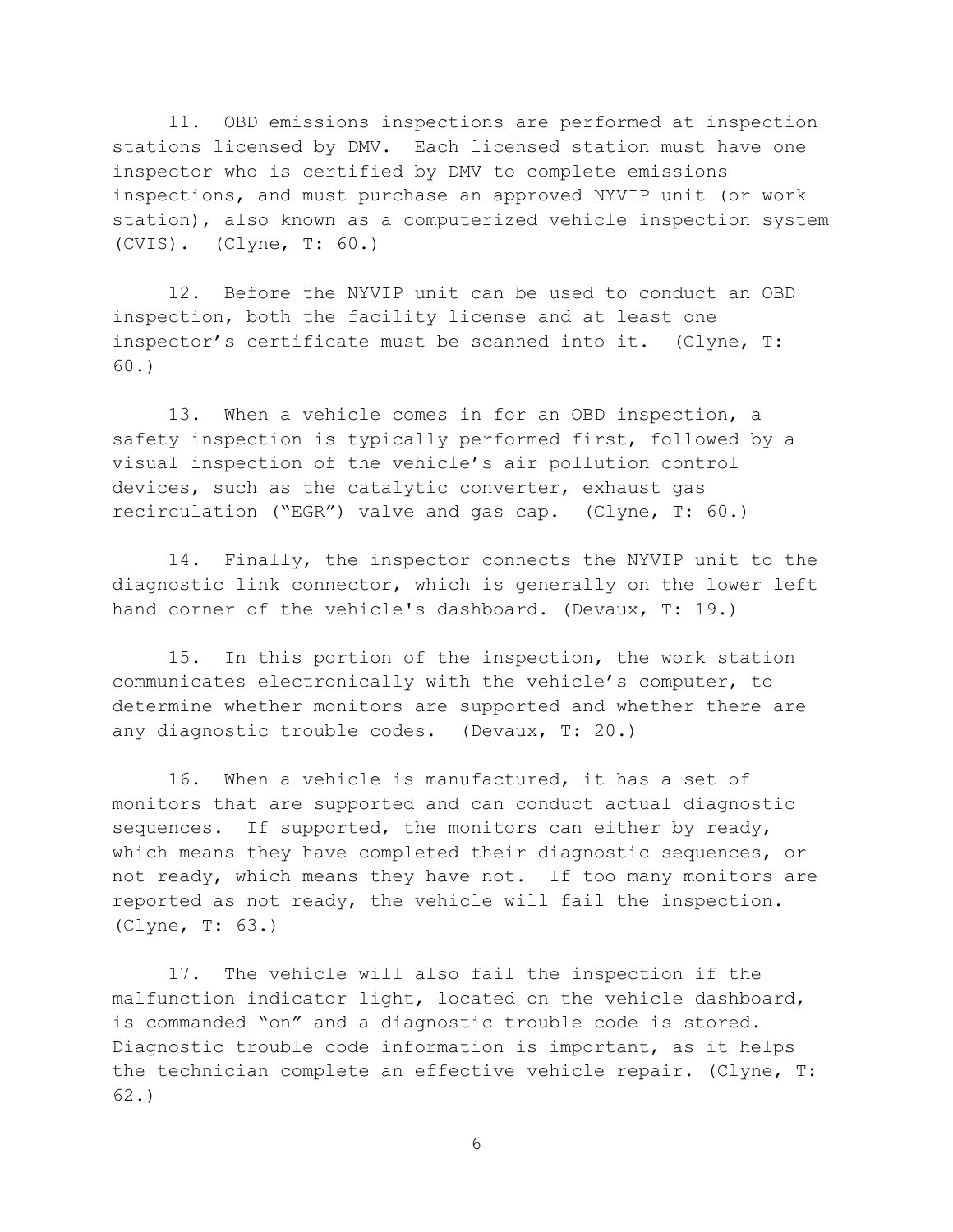18. Finally, the vehicle will fail the inspection if the NYVIP work station cannot communicate with the vehicle at all. (Clyne, T: 62.)

19. If a vehicle passes an OBD inspection, the inspector is directed by the NYVIP work station to assign a vehicle inspection certificate or sticker to the vehicle. (Clyne, T: 63.)

20. The NYVIP inspection record is stored on the work station and also sent through SGS Testcom to DMV in a matter of seconds after the inspection is completed. (Devaux, T: 21; Clyne, T: 65.)

21. DEC also receives a copy of the inspection data, which it uses for program evaluation. (Clyne, T: 65 - 66.)

22. Between November 3, 2008, and February 17, 2010, 3,532 annual motor vehicle inspections were performed at Jerome Muffler using a device to substitute for and simulate the motor vehicle of record. (Clyne, T: 81.)

23. Of these 3,532 inspections, Mr. Almonte performed 3,379, Mr. Ramos performed 143, and Mr. Bermudez performed 10. (Clyne, T: 82.)

#### **DISCUSSION**

This matter involves charges that Jerome Muffler and its three certified inspectors did not check the OBD II systems as part of 3,532 motor vehicle inspections conducted during the period between November 3, 2008, and February 17, 2010. In essence, DEC Staff alleges that the OBD II inspections for these vehicles were simulated by use of non-compliant equipment and procedures, and that 3,530 emission certificates resulting from these inspections were improperly issued.

On behalf of DEC Staff, Mr. Clyne explained that OBD testing is part of NYVIP, the state's vehicle inspection program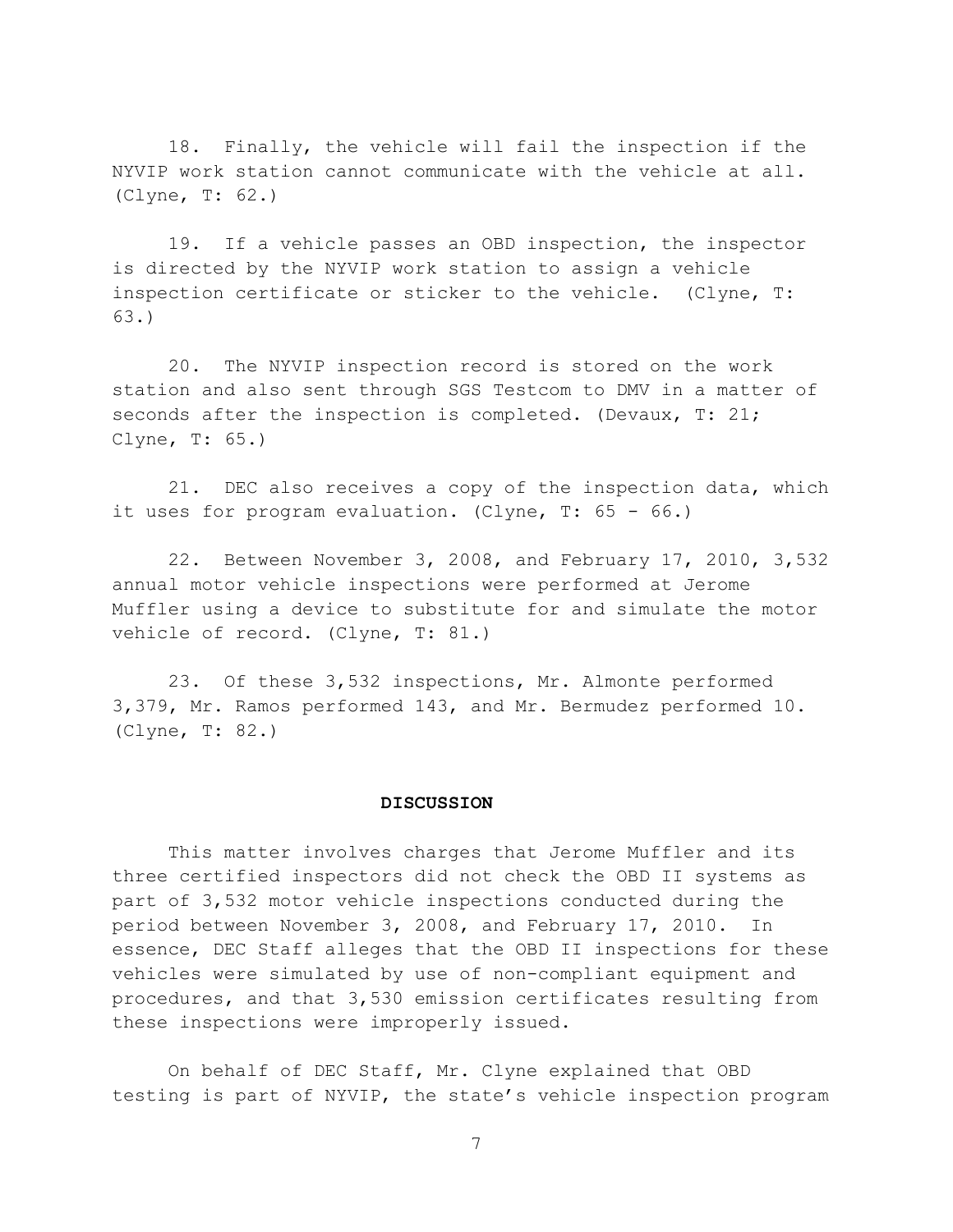that is required under the federal Clean Air Act to combat ozone pollution. Both the Clean Air Act amendments of 1990 and federal regulations at 40 CFR Part 51 require that states generate and secure U.S. Environmental Protection Agency ("EPA") approval of plans that outline their inspection and maintenance programs. In relation to NYVIP, DEC and DMV submitted two separate revisions to New York's state implementation plan, one in 2006 and the other in 2009. (Clyne, T: 56.)

### Locating the Simulator Signature

According to Mr. Clyne, during a September 2008 meeting, DMV management told DEC that it believed simulators were being used in lieu of vehicles to complete OBD II inspections in the New York metropolitan area. This suspicion was based on what DMV said were highly unrealistic readings of revolutions per minute (RPM) that were recorded for vehicle engines. (Clyne, T:  $66 - 67.$ 

RPM is a data element that is retrieved electronically from the parked vehicle during the "key on and engine running" check of the vehicle's malfunction indicator light, which is part of the OBD inspection. Mr. Clyne said a typical RPM reading would be between 300 on the low side and 1,100 on the very high side. However, he added, DMV's review of inspection data revealed RPM readings of 6,138, which were reported repeatedly on different vehicles at different times. Upon a follow-up query of the inspection data in late October 2008, DEC traced these highly repetitive, unrealistic RPM readings to five particular inspection stations. (Clyne, T: 67, 68.)

DEC and DMV took their findings to the New York State Attorney General's office, and an undercover investigation was commenced. As a result of this investigation, which ended in the summer of 2009, DEC was informed that there were probably more stations involved, and that RPM readings alone were not a sufficient indicator of simulator use. (Clyne, T: 68.)

DEC then conducted a more extensive evaluation of the OBD database, and concluded that the electronic signature (or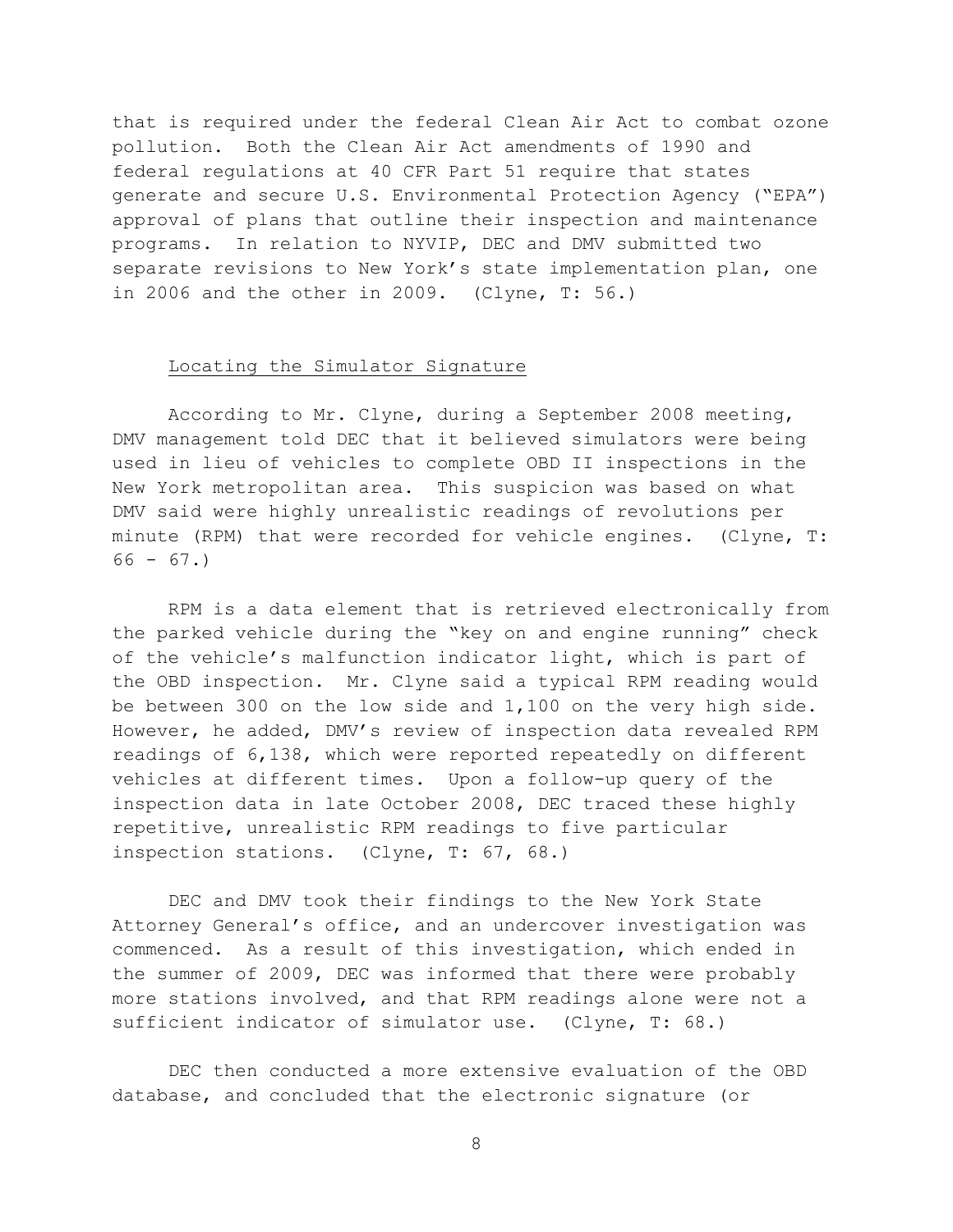profile) of a particular simulator could be identified on the basis of 15 data fields. DEC located this signature in the records of 44 inspection stations, all of them in the New York metropolitan area, for inspections performed during the period between March 2008 and July 2010. (Clyne, T:  $68 - 69$ ).

Using the first page of Exhibit No. 14, an abstract of Jerome Muffler's inspection data, Mr. Clyne delineated the signature on the basis of the following 15 column headings, which he highlighted in black ink, and the entries (shown here in quotation marks) beneath them:

| PCM ID1            | "10"                                         |
|--------------------|----------------------------------------------|
| PCM ID2            | $"$ $\cap"$                                  |
| PID CNT 1          | "11"                                         |
| PIC CNT 2          | "0"<br>(should read as PID CNT 2)<br>(T: 76) |
| RR COMP COMPONENTS | "R"                                          |
| RR MISFIRE         | "R"                                          |
| RR FUEL CONTROL    | "R"                                          |
| RR CATALYST        | "R"                                          |
| RR 02 SENSOR       | "R"                                          |
| RR EGR             | "R"                                          |
| RR EVAP EMISS      | "R"                                          |
| RR HEATED CATA     | "U"                                          |
| RR 02 SENSOR HEAT  | "R"                                          |
| RR SEC AIR INJ     | "U"                                          |
| RR AC              | "                                            |

<sup>(</sup>Clyne, T: 76 – 78.)

Mr. Clyne said that this signature could not be associated with an actual vehicle because it does not appear at all in DMV's database of about 18.5 million OBD inspections conducted at more than 10,000 stations statewide between September 2004 and February 29, 2008, or in the database of about 10 million inspections conducted at these stations from August 2010 to the present time. If the signature had been related to an actual vehicle, Mr. Clyne said it would have shown up often at many different stations, but it did not. Also, he said that the signature stopped appearing in July 2010, when the issuance of notices of violation to the 44 stations where it had been found effectively put an end to the simulator's use. (Clyne, T: 69 – 70.)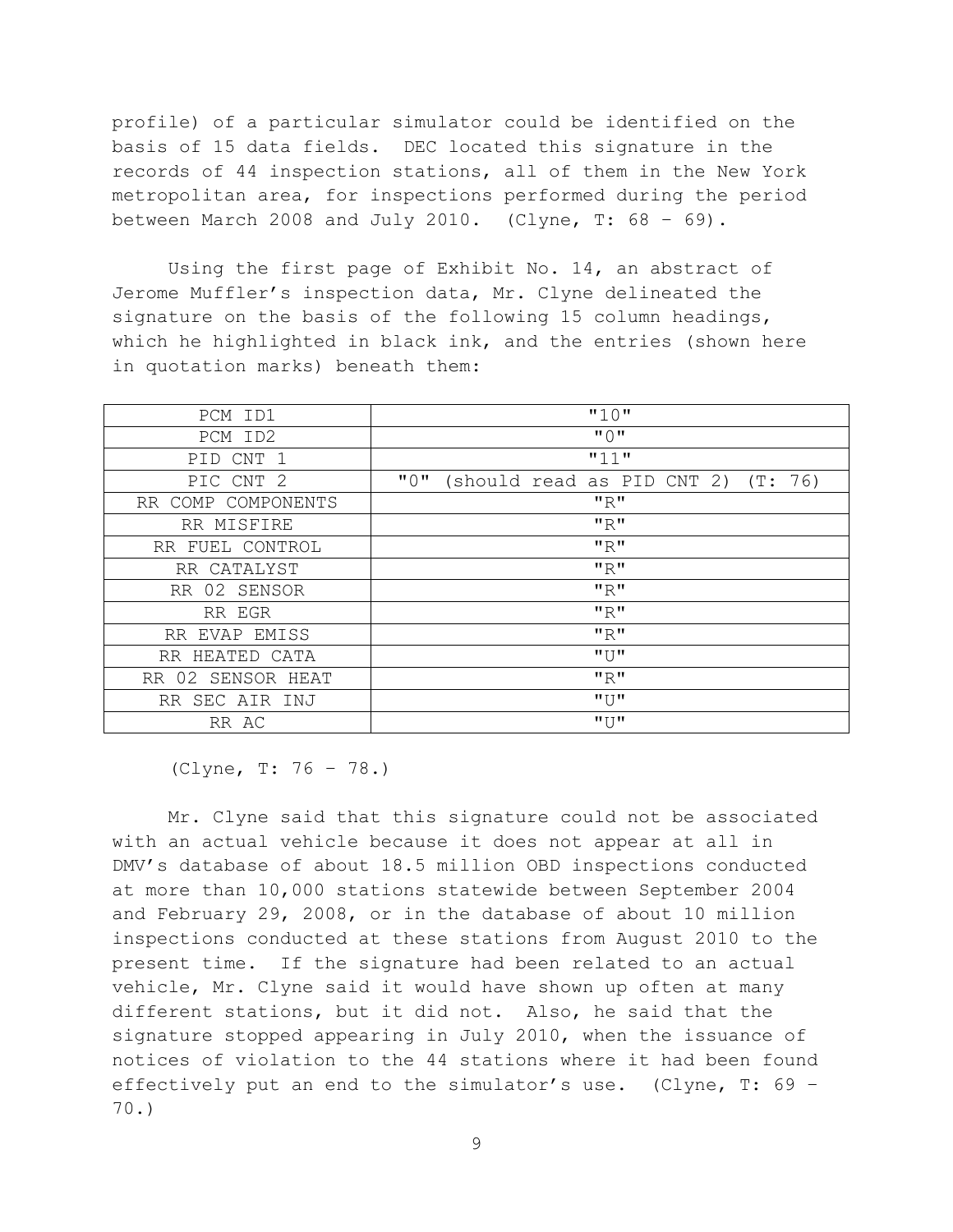Mr. Clyne was able to match the simulated inspections to Jerome Muffler and its inspectors through the numbers assigned by DMV to the inspection station license and the inspector certificates. As Mr. Clyne explained, when an inspection station goes into business, it is sent a facility license, which the operator scans into the NYVIP work station, so that the facility's number is included in the official record of each inspection performed there. (Clyne, T: 73.) Also, at the start of each inspection, the inspector is required to scan his or her identification card, so that the inspector's number also appears on the inspection record. (Clyne, T: 74.)

In total, 3,532 simulated inspections were performed at Jerome Muffler. (Clyne, T: 81.) Of these, Felipe Almonte performed 3,379, Jerry A. Ramos performed 143, and Carlos Bermudez performed 10. (Clyne, T: 82.)

Mr. Clyne highlighted the simulated inspections in orange on Exhibits No. 13 and 14, which are abstracts of inspection data for Jerome Muffler. Exhibit No. 13 covers the period between January 25, 2006, and September 9, 2009, while Exhibit No. 14 covers the period between September 10, 2009, and March 2, 2010.

Mr. Clyne called attention to the record of what he described as an appropriate inspection of a 2007 Chevy Suburban, which appears on page 64 of Exhibit No. 13. In that inspection, at 11:47 a.m. on February 6, 2009, the number under the column PCM VIN (the electronic vehicle identification number that is reported by the vehicle during the inspection) matches the DMV VIN in the first column, and the RPM reading of 609 is indicative of a newer vehicle. (Clyne, T: 79 – 80.)

The data indicates that the vehicle failed this inspection on the basis of the readiness evaluation, and was presented for inspection again the following day. For that second inspection, recorded at page 65 of Exhibit No. 13, the simulator was used, as evidenced by the appearance of the simulator signature, the failure to record an electronic VIN, and an RPM reading of 6138, which is unrealistically high and repetitive of readings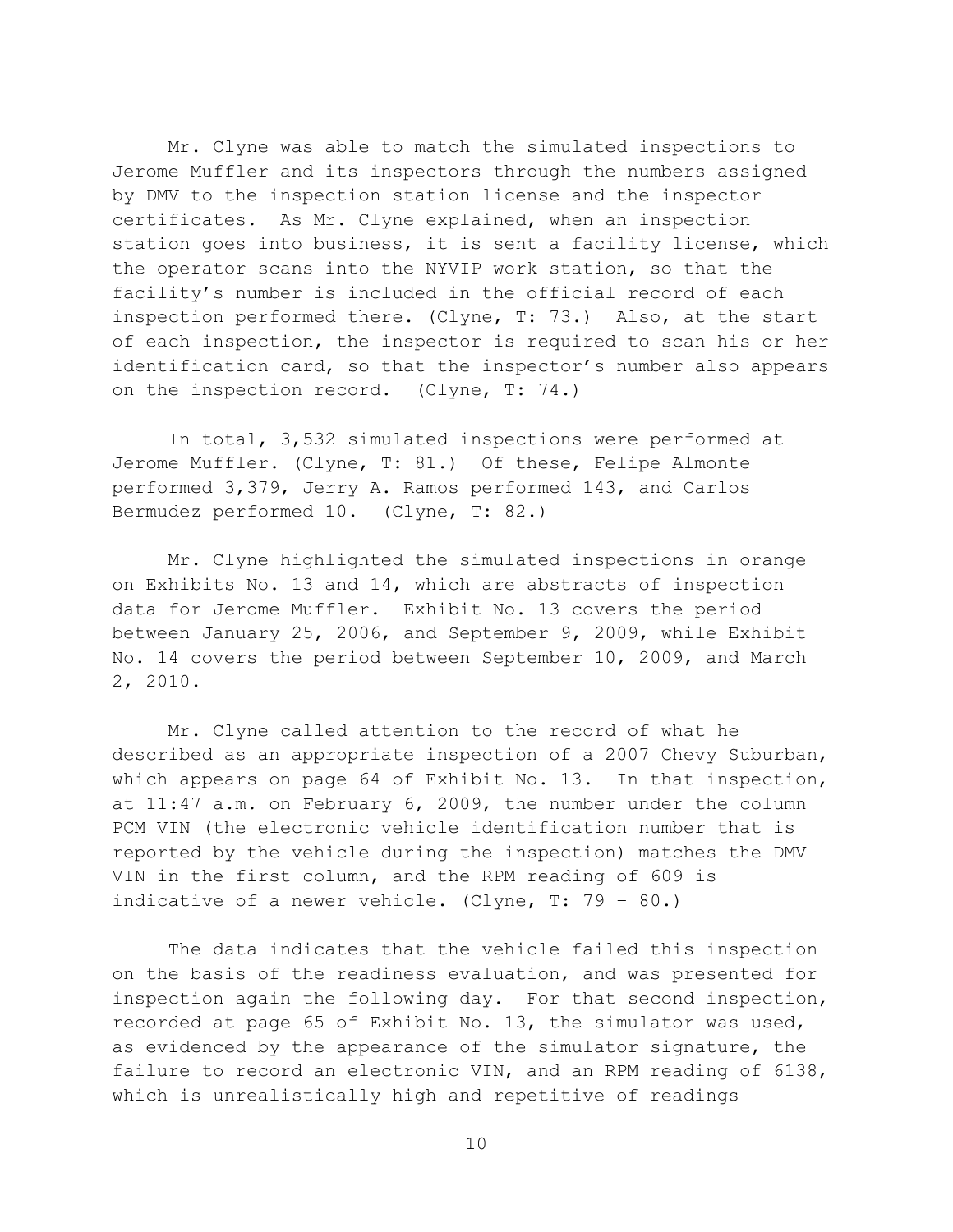recorded for other simulated inspections on the same page. (Clyne, T: 80 – 81.) Because the inspection was simulated, meaning that the NYVIP work station was plugged into an electronic simulator, the vehicle was able to pass the inspection and receive a certificate. (Clyne, T: 81.)

Remarkably, the respondents did nothing to impeach Mr. Clyne's testimony about the identification and significance of the simulator profile, nor did they take the stand themselves to contradict his account of how, where and by whom the inspections in question were performed. Had Mr. Clyne's account been inaccurate, one would expect the respondents to refute it, particularly because, in their answer, they admitted performing Jerome Muffler's inspections during the period in question.

There is no question that the inspections documented in Exhibits No. 11-A and 12-A (and again in Exhibits No. 13 and 14) were attributable to Jerome Muffler, because Jerome Muffler's DMV-assigned facility number, which the station would have scanned into the test equipment, appears in relation to each of the inspections. Also, there is no question that Mr. Ramos, Mr. Almonte and Mr. Bermudez performed the inspections, because their certificate numbers are the only ones that appear in the inspection data.

As noted above, DEC Staff's case included an explanation of how the OBD II inspection data was generated and how it was passed from the inspection station via Testcom to DMV's Albany office, where it was retrieved by DEC Staff. (See Exhibits No. 11 and 12, DMV's records certifications, which were provided to DEC Staff with the inspection data.)

While no testimony was offered by or on behalf of the respondents, their counsel, in his questioning of DEC Staff's witnesses, tried to cast doubt on the reliability of the inspection data, noting that it passed through Testcom's computers on the way between the inspection station and DMV. The respondents argue that in the absence of testimony from a Testcom representative, one may not conclude that the inspection data received by DMV is accurate. However, they offered no reason to doubt the data's integrity. As DEC Staff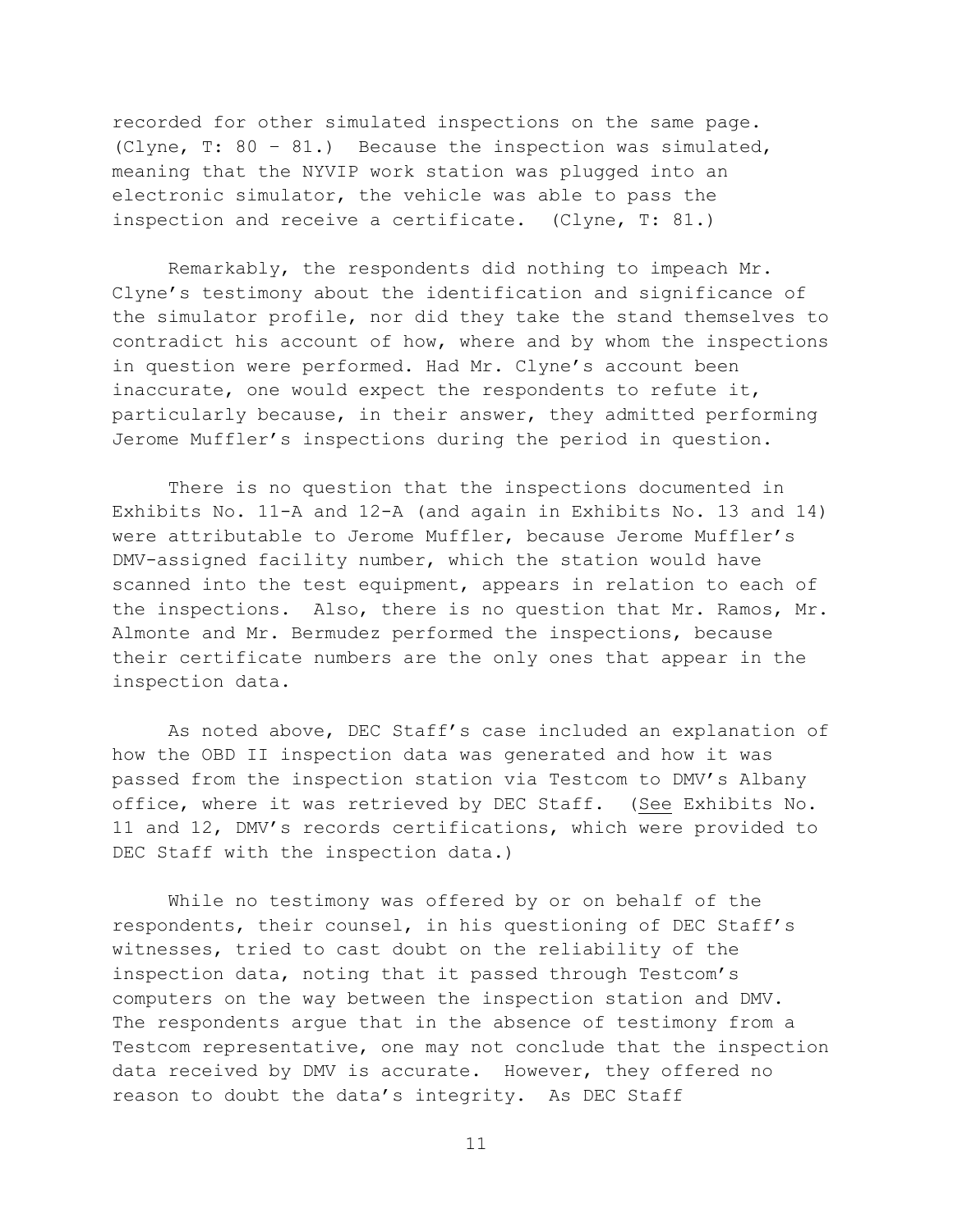demonstrated, the transfer of data from the inspection station to DMV takes no more than 10 seconds, and, as it passes through Testcom on its way to DMV, Testcom, as the NYVIP program manager, offers nothing more than a secure data backup. Granted, neither Mr. Devaux nor Mr. Clyne testified as a computer expert, but they were able to explain the process that is followed in transmitting data from the inspection station to DMV and DEC as the program overseers.

Through cross-examination of Mr. Clyne, the respondents were able to bring out the fact that, during the period when the alleged simulations took place, the inspection station's NYVIP software was subject to successive updates developed by Testcom and approved by DEC and DMV. (Clyne,  $T: 96 - 102$ .) The respondents' counsel suggested that the updates were done to remove "bugs" from the software, but this was not acknowledged by Mr. Clyne, and the respondents presented no evidence demonstrating that the software was defective. Mr. Clyne explained that software revisions would account for a number of things, including DMV-instituted changes of safety inspection items, or additions of a test sequence. (Clyne, T: 100 – 101.) According to Mr. Clyne, revisions are typically forwarded to stations on CDs that the facility is required to load onto their inspection equipment, and if the facility does not do this within a set period of time, the equipment is prevented from doing new inspections. (Clyne, T: 101 – 102.)

The respondents point out that DMV's regulations for the emissions inspection procedure were amended last year to include a new provision, 15 NYCRR 79.24 $(j)$ , regarding advisory emissions scans. That provision states that any vehicle required to be equipped with an OBD system that is exempt from the OBD II emissions inspection because it is less than two model years old, and is inspected at a station owned and/or operated by a registered new motor vehicle dealer, is required to have an advisory emissions scan completed during the inspection, using the NYVIP CVIS (more commonly known as the "work station").

The respondents suggest that the institution of advisory scans suggests there may have been anomalies in inspection data extracted from vehicles before such scans were instituted (in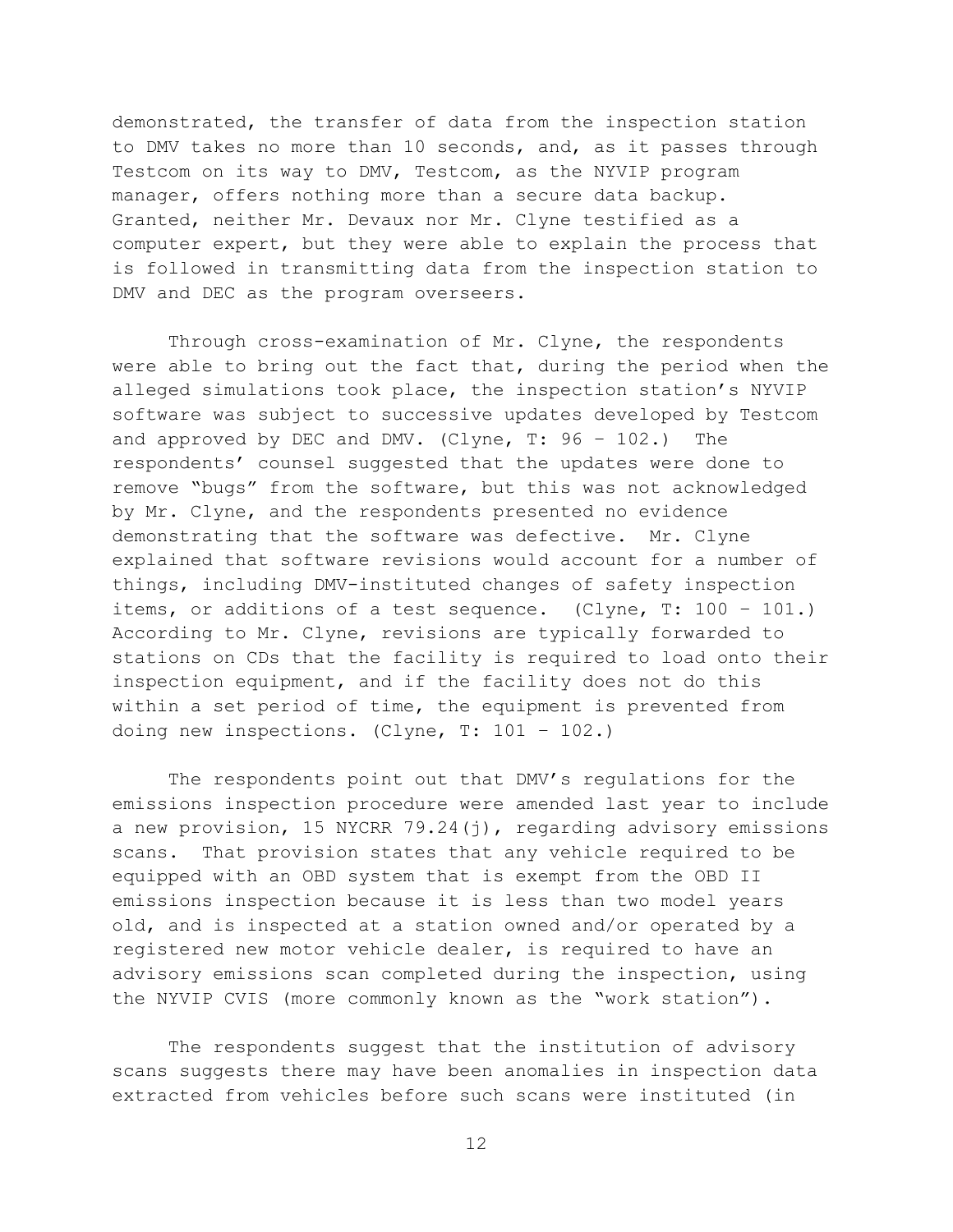other words, during the period in question here, which was before such scans were ordered).

However, as DMV has countered, such a suggestion has no basis, since the advisory scans are intended to identify communication anomalies, not data anomalies. As noted in DMV's rule-making proposal, which was published in the New York State Register on May 11, 2011, the advisory scan was developed as an improvement to the inspection program, as a benefit to consumers, dealers, manufacturers, and DMV itself. The scan is to be performed, at no cost to the consumer, using the CVIS, which is connected to the vehicle, communicates directly with the vehicle's onboard systems, and reports the results to DMV. Dealers are to complete the scan (which takes about 5 minutes) at the same time they conduct the vehicle safety inspection, which is required within 30 days of the sale date.

Quoting from the rule-making proposal:

"Vehicles are exempted from emissions inspection for the two most recent model years. Every year, as a new model year is subject to emissions testing, DMV becomes aware of communication problems relating to specific makes and models. This can cause registration renewal problems for consumers due to inspection non-compliance. This inconveniences the consumer, the dealer and DMV until a resolution can be found. The advisory scan will alert dealers and DMV to communication issues two years in advance of an actual emissions test. Two years after purchase, when the vehicle is tested for emissions, DMV will have had the opportunity to prepare the NYVIP CVIS for any communication anomalies relating to a specific make or model. Finally, the advisory scan will provide information to the dealer on the performance of certain elements of the vehicle's emission components. This may alert the dealer, and in turn the manufacturer, to possible problems prior to delivery of the vehicle."

In other words, the advisory scan is intended to prevent situations in which vehicles fail emissions inspections because communication cannot be established between the vehicle and the CVIS (or work station). It is not intended to address anomalies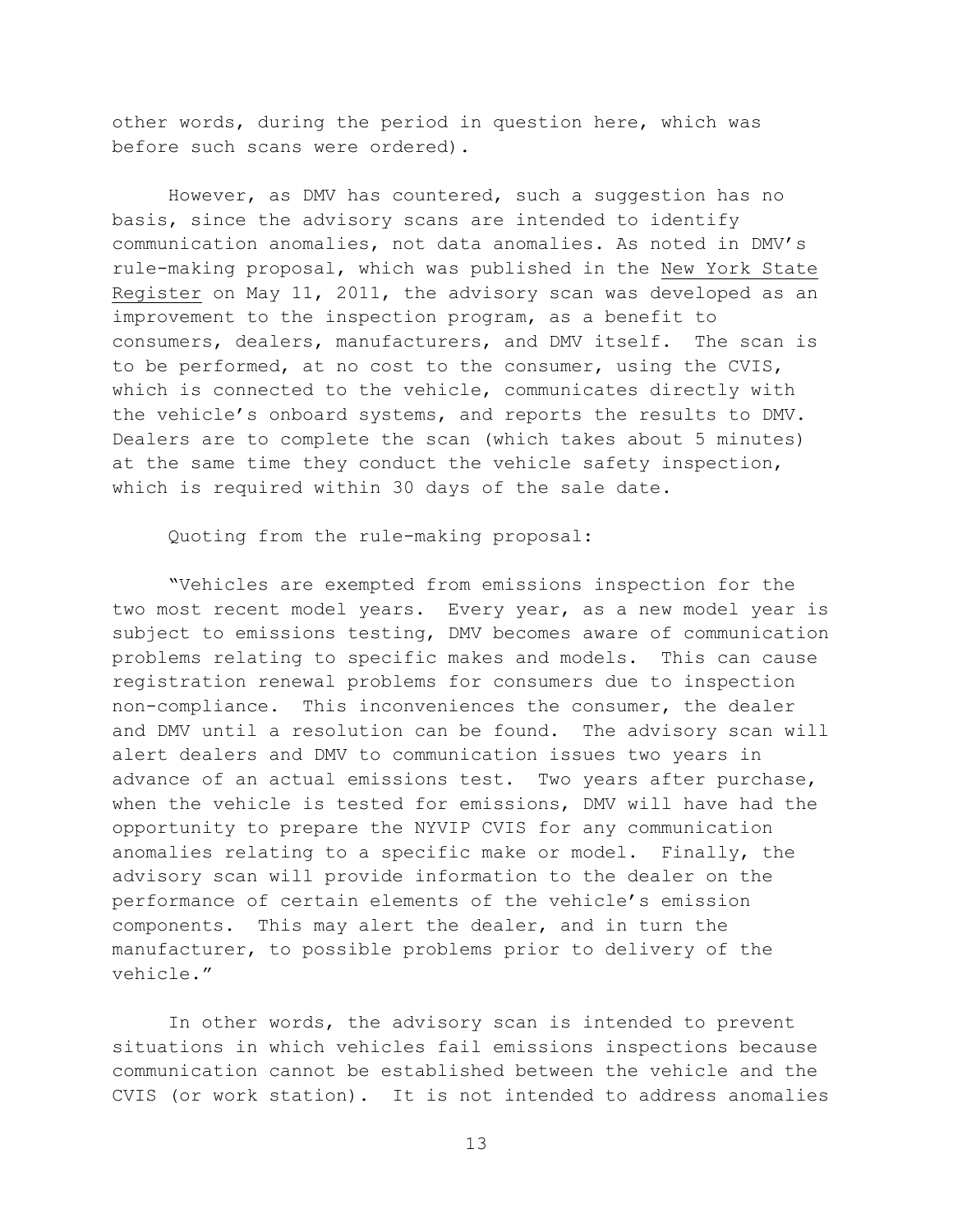in data that is actually drawn from vehicles where communication has been established.

In a DMV memorandum dated February 29, 2012, which was provided by DEC Staff counsel after the hearing, it is reported that the software update providing for the functionality of advisory scans is still in development, and that DMV will not be requiring dealers to perform such scans until the software is actually in production, which DMV anticipates will be later this year.

Under cross-examination, Mr. Devaux acknowledged that DMV can access and copy inspection data stored on a NYVIP work station, but added that, not being involved in any investigation of Jerome Muffler, he could not say whether DMV personnel had gone to the facility for that purpose. (T: 29 – 32.) The respondents seem to suggest that a comparison of the data stored on the work station to the data forwarded by Testcom to DMV would be a useful exercise to confirm the accuracy of the data relied on by DEC Staff. However, there was no indication as to how long data is retained on the work station, which is an important consideration, given that DMV was not aware of the simulated inspections at or close to the time they occurred; DMV was alerted to them much later, when the simulator signature was identified.

## Liability for Violations

DEC has charged the respondents with violations of both 6 NYCRR 217-4.2 (first cause of action) and 217-1.4 (second cause of action). I find that the violations of 6 NYCRR 217-4.2 have been established, but do not find additional violations of 6 NYCRR 217-1.4. Furthermore, I find that all the violations of 6 NYCRR 217-4.2 may be attributed to Jerome Muffler as the licensed inspection station, and to Mr. Ramos, Mr. Almonte and Mr. Bermudez as the certified inspectors who actually performed the simulations.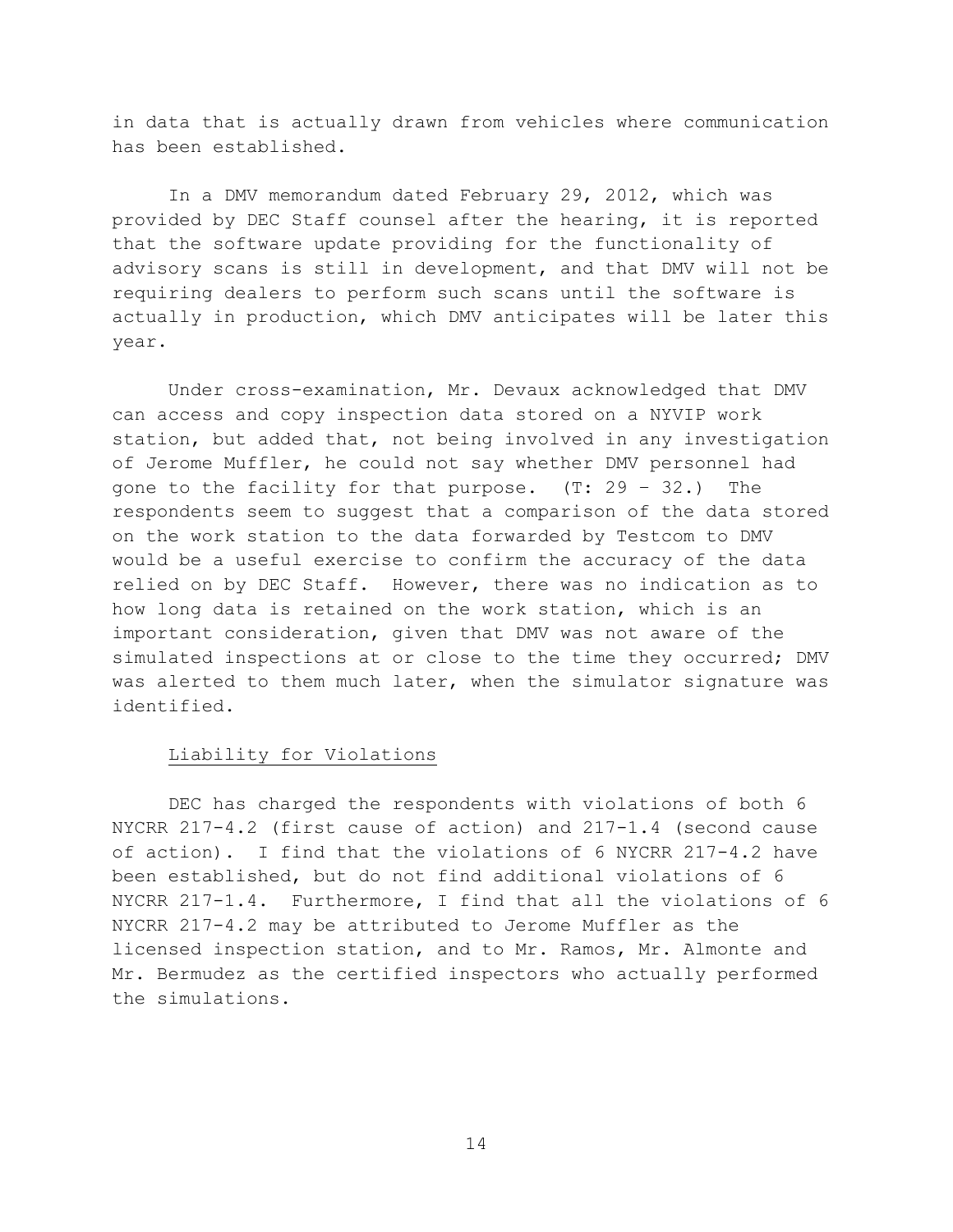- Violation of 6 NYCRR 217-4.2

According to 6 NYCRR 217-4.2, "[n]o person shall operate an official emissions inspection station using equipment and/or procedures that are not in compliance with Department [DEC] procedures and/or standards." For purposes of this regulation, "official emissions inspection station" means "[a] facility that has obtained a license from the Commissioner of Motor Vehicles, under Section 303 of the VTL [Vehicle and Traffic Law], to perform motor vehicle emissions inspections in New York State"  $[6$  NYCRR  $217-1.1(k)$ ]. VTL 303(a)(1) explains that a license to operate an official inspection station shall be issued only upon written application to DMV, after DMV is satisfied that the station is properly equipped and has competent personnel to make inspections, and that such inspections will be properly conducted.

I find that 6 NYCRR 217-4.2 was violated on 3,532 separate occasions by use of a simulator to perform OBD emissions inspections. Simulators have no place in the administration of actual emissions tests, and their use is not consistent with emissions inspection procedure set out at 6 NYCRR 217- 1.3(a)(3)(i) and (ii), which requires testing of a vehicle's OBD system to ensure that it functions as designed and completes diagnostic routines for necessary supported emission control systems. If the inspector plugs the NYVIP work station into a simulator in lieu of the vehicle that has been presented, it cannot be determined whether the vehicle would pass the OBD inspection.

Jerome Muffler is liable for all 3,532 violations because, at the time they occurred, it held the license to "operate" the official inspection station. Pursuant to 15 NYCRR 79.8(b), the official inspection station licensee "is responsible for all inspection activities conducted at the inspection station," and is not relieved of that responsibility by the inspectors' own duties, which include performing inspections in a thorough manner. [See 15 NYCRR 79.17(b)(1) and (c).] As a private corporation, Jerome Muffler also falls within the definition of "person" at 6 NYCRR 200.1(bi).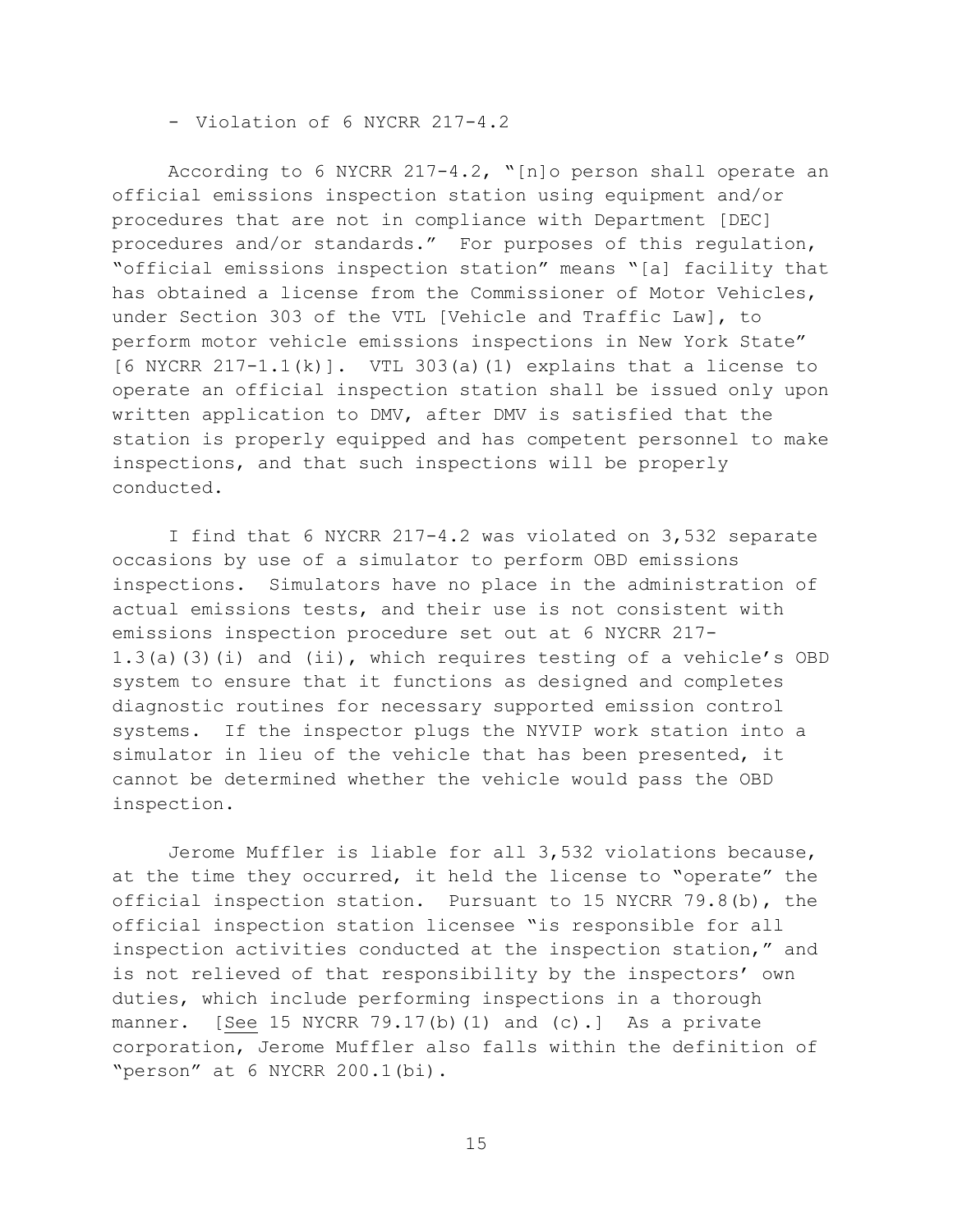Each inspector is also liable for the violations attributable to his own non-compliant inspections. This liability is due to the connection between the official inspection station, which is licensed under VTL 303, and the inspectors who work at the station, who are certified under VTL 304-a. Pursuant to 15 NYCRR 79.8(b)(2), the specific duties of the inspection station include employing at all times, at least one full-time employee who is a certified motor vehicle inspector to perform the services required under DMV's regulations. In this sense, the inspection station operates through the services that its inspectors provide.

In summary, each inspector should share liability with the inspection station for the OBD inspections he performed using a device to simulate the vehicle that had been presented. However, there is no basis for holding the inspectors liable for each other's non-compliant inspections. As the respondents' counsel argued in his closing statement, joint and several liability, as applied to the inspectors, would be draconian, especially for Mr. Bermudez, who performed only 10 of the 3,532 simulated inspections. (T: 92.)

Also, there is no basis for holding Mr. Ramos, as the sole shareholder of Jerome Muffler, personally liable for all of Jerome Muffler's non-compliant inspections. In paragraph 3 of its complaint, DEC Staff says that Mr. Ramos owned and operated Jerome Muffler, an allegation that the respondents admitted in their answer. However, Staff's own evidence (Exhibit No. 6, Jerome Muffler's original inspection station application) indicates that Jerome Muffler, as a corporate entity, sought and held the inspection station license; therefore, Jerome Muffler, as licensee, was the station operator. [See 15 NYCRR 79.7(b), which discusses applications for new licenses to "operate" an official inspection station.] Mr. Ramos may be held personally liable for the 143 non-compliant inspections that he personally performed, but not for the vast majority of the non-compliant inspections, which were performed by Mr. Almonte.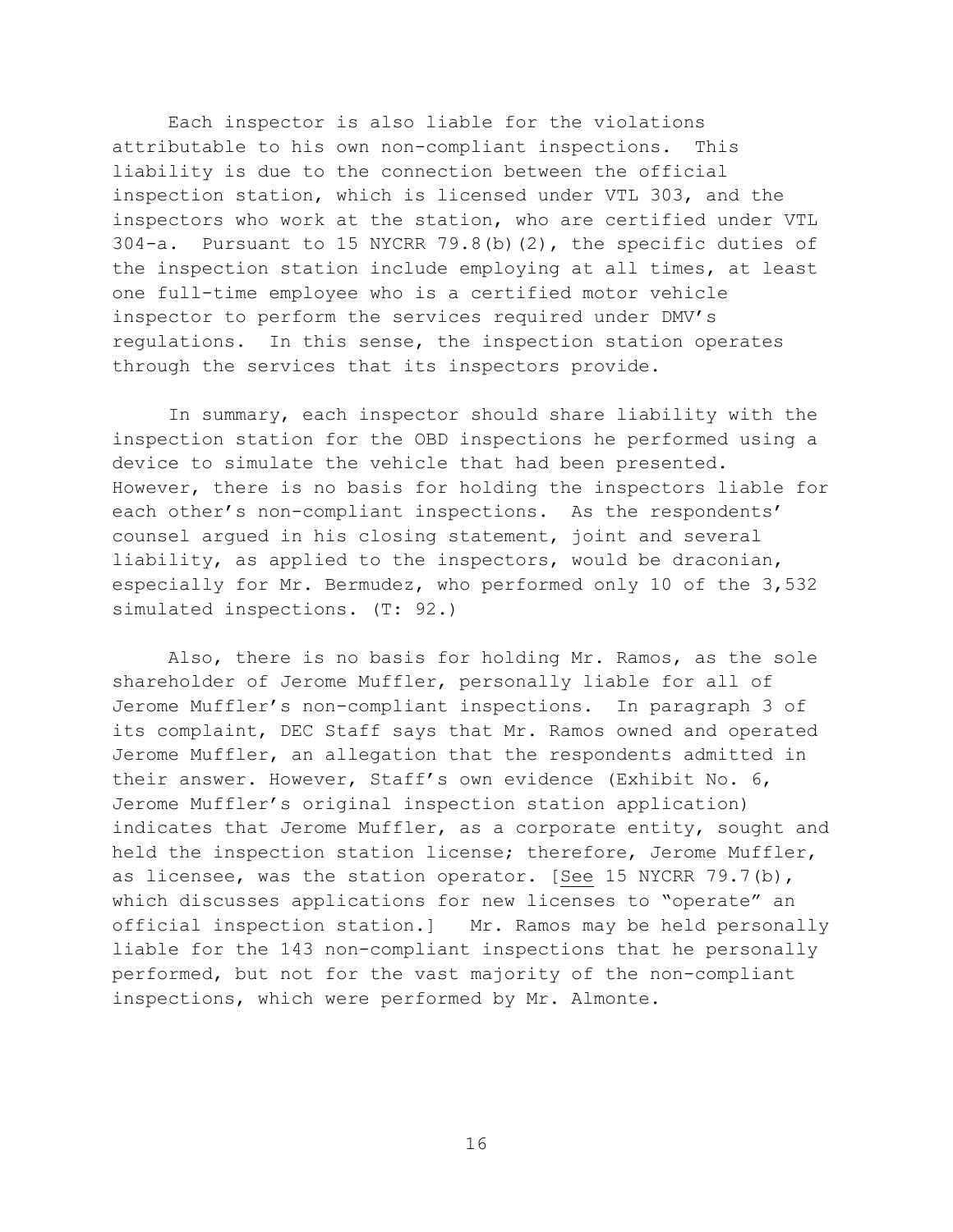- Violation of 6 NYCRR 217-1.4

In a separate cause of action, the respondents are charged with violations of 6 NYCRR 217-1.4. According to this provision: "No official inspection station as defined by 15 NYCRR 79.1(g) may issue an emission certificate of inspection, as defined by 15 NYCRR 79.1(a), for a motor vehicle, unless that motor vehicle meets the requirements of section 217-1.3 of this Subpart."

Violations of 6 NYCRR 217-1.4 cannot be found because DEC offered no evidence that Jerome Muffler was an official inspection station "as defined by 15 NYCRR 79.1(q)." Section 79.1(g) defines an "official safety inspection station" as one "which has been issued a license by the Commissioner of Motor Vehicles pursuant to Section 303 of the Vehicle and Traffic Law, to conduct safety inspections of motor vehicles exempt from the emissions inspection requirement" (emphasis added). There was no evidence that Jerome Muffler had such a license; the only evidence was that it was licensed, pursuant to VTL Section 303, to inspect vehicles that are subject to emissions inspections. Also, there was no evidence that the respondents conducted improper safety inspections, or violated any laws or regulations in this regard; the only proof was with respect to emissions (OBD) inspections not being performed consistent with DEC procedure.

In paragraph 17 of its complaint, DEC Staff alleges that the respondents violated 6 NYCRR 217-1.4 by issuing emission certificates of inspection to vehicles that had not undergone an official emissions inspection. However, an official safety inspection station, as defined by 15 NYCRR 79.1(g), does not issue emission certificates of inspection, because the vehicles it inspects are exempt from the emissions inspection requirement.

In summary, because there is no evidence that Jerome Muffler was an official inspection station "as defined by 15 NYCRR 79.1(g)"  $(i.e., an official safety inspection station),$ the second cause of action must be dismissed, consistent with the dismissal of similar causes of action in matters involving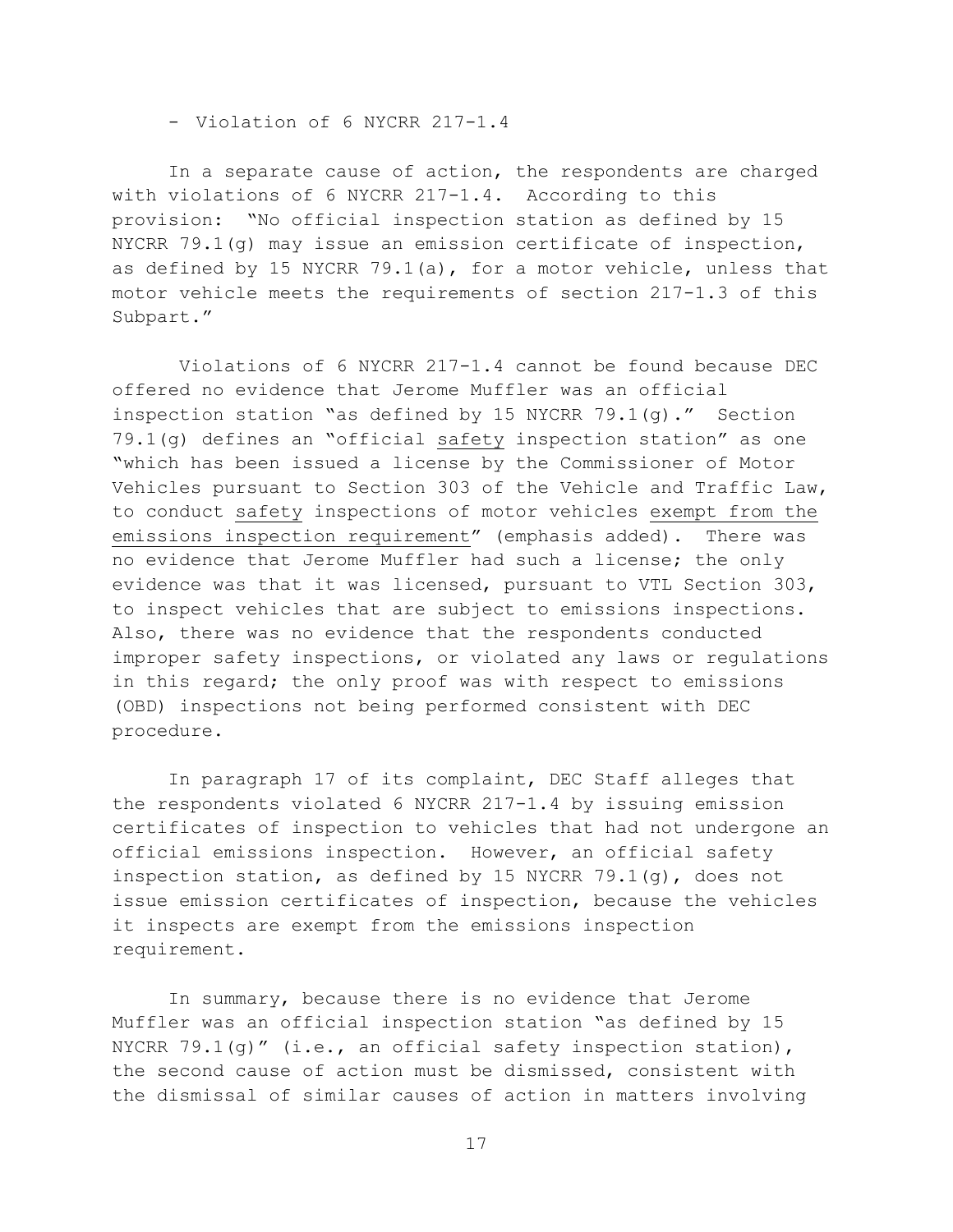other stations where simulators were used. (See, for instance, Matter of Geo Auto Repairs, Order of the Commissioner, March 14, 2012, at 3 and 4.)

### Civil Penalties

In its complaint, DEC Staff proposed that the Commissioner assess a civil penalty of \$1,766,000 in this matter. Staff has not apportioned the penalty between the two causes of action, or among the respondents. According to DEC Staff, it is meant to apply to the respondents as a whole, meaning they would be jointly and severally liable for it. (T: 12.)

Civil penalties are authorized pursuant to ECL 71-2103(1). At the time the violations in this matter occurred, that section stated that any person who violated any provision of ECL Article 19 (the Air Pollution Control Act) or any regulation promulgated pursuant thereto, such as 6 NYCRR 217-4.2, would be liable, in the case of a first violation, for a penalty not less than \$375 nor more than \$15,000 for said violation and an additional penalty not to exceed \$15,000 for each day during which such violation continued; as well as, in the case of a second or any further violation, a penalty not to exceed \$22,500 for said violation and an additional penalty not to exceed \$22,500 for each day during which such violation continued.

I agree with DEC Staff that each illegal inspection constitutes a separate violation of DEC regulations. Each simulated inspection was a discrete event occurring on a specific date and time, and, by itself, constituted operation of the emissions inspection station in a manner that did not comply with DEC procedure.

Consistent with ECL 71-2103(1), the violations in this matter could subject the respondents to penalties in the tens of millions of dollars. However, according to DEC's civil penalty policy ("CPP", DEE-1, dated June 20, 1990), the computation of the maximum civil penalty for all provable violations is only the starting point of any penalty calculation (CPP Section IV.B); it merely sets the ceiling for any penalty that is ultimately assessed.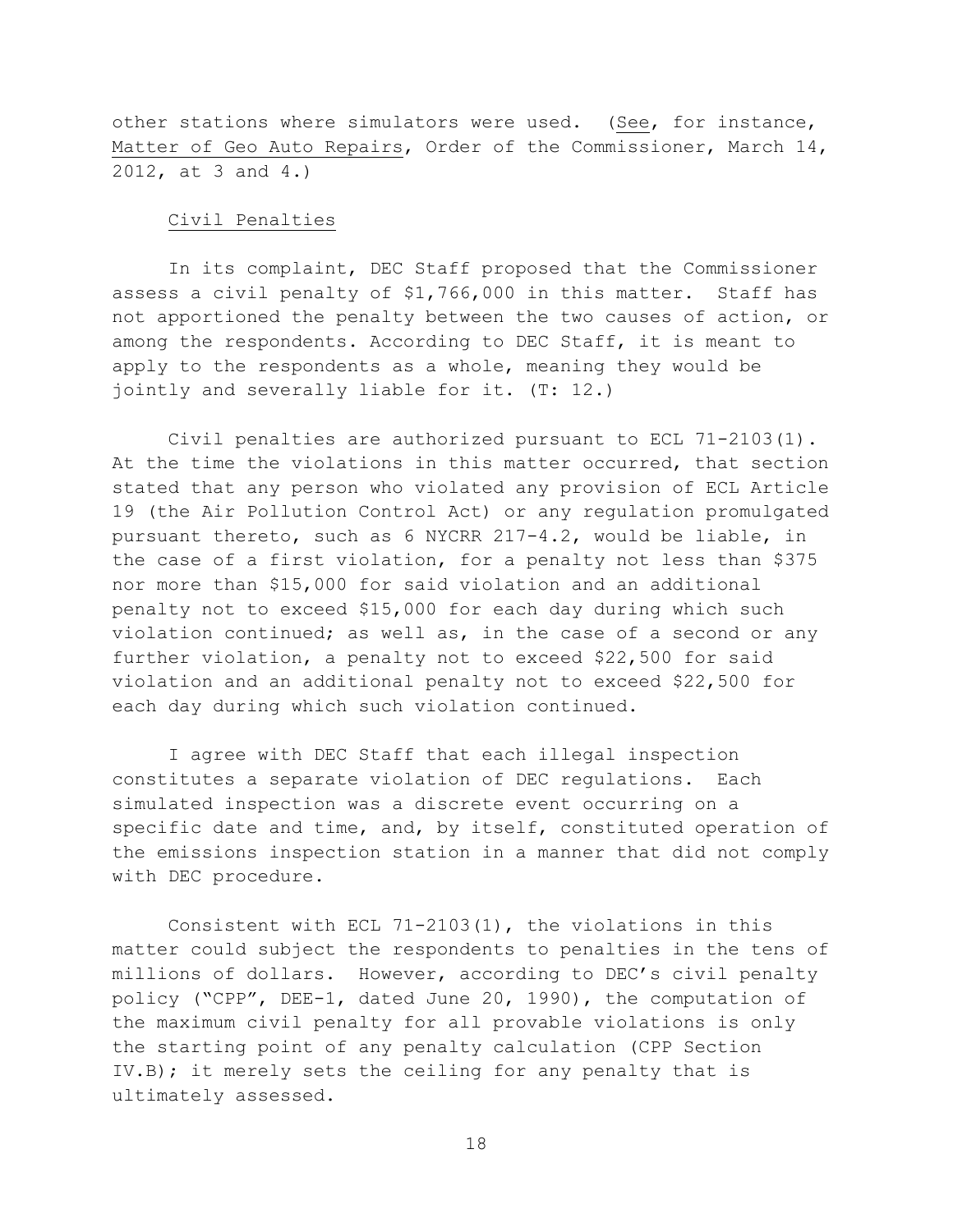DEC Staff is actually seeking \$500 per simulated inspection (T: 12), using the civil penalty policy framework and formulating what it believes to be a consistent and fair approach to calculating civil penalties in this and the other 43 similar enforcement cases it is pursuing.

Pursuant to DEC's civil penalty policy, an appropriate civil penalty is derived from a number of considerations, including the economic benefit of noncompliance, the gravity of the violations, and the culpability of the respondents' conduct.

- Economic Benefit

DEC's penalty policy states that every effort should be made to calculate and recover the economic benefit of noncompliance. (CPP Section IV.C.1.) In this case, that economic benefit, if it does exist, is unknown.

- Gravity

According to the penalty policy, removal of the economic benefit of noncompliance merely evens the score between violators and those who comply; therefore, to be a deterrent, a penalty must include a gravity component, which reflects the seriousness of the violation. (CPP Section IV.D.1.)

The violations committed here are quite serious to the degree that they frustrate the goal of OBD emissions testing, which is to protect air quality. As the Commissioner has explained in other orders addressing similar violations by other respondents, OBD testing helps identify vehicles with emissions problems that, if left uncorrected, contribute to ozone pollution. As noted in my findings of fact, ozone pollution is a public health problem that also creates damage to crops, infrastructure and buildings. Using a simulator to bypass required emissions testing undermines the regulatory scheme that DEC and DMV have developed. (See Matter of Gurabo Auto Sales Corp., Decision and Order of the Commissioner, February 16, 2012, at 6 and 7.)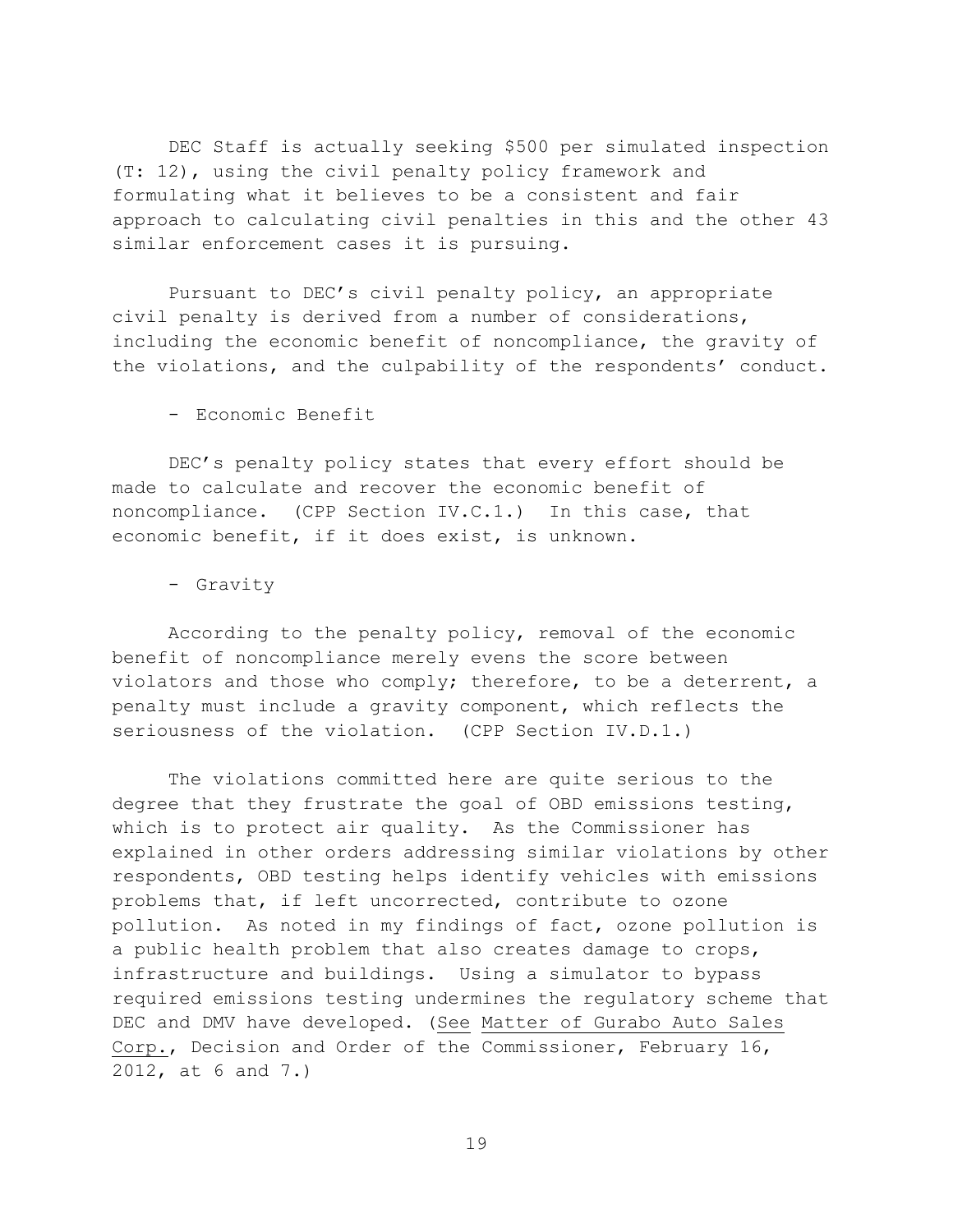While one cannot determine the actual damage caused by the violations charged here, there is a clear potential for harm to the extent that required OBD II testing is not actually performed, as this removes an opportunity to identify vehicles with malfunctioning emission control systems and ensure those systems are repaired.

## - Culpability

According to the policy, the penalty derived from the gravity component may be adjusted in relation to factors that include the culpability of the violator. In this case, violator culpability (addressed at CPP Section IV.E.1) is an aggravating factor warranting a significant upward penalty adjustment. As Mr. Devaux explained, the training of OBD vehicle inspectors includes two tests - a multiple choice test at the end of DMV's certification class, and a separate test taken on the NYVIP work station – both of which must be passed before the inspector can perform an OBD inspection. (Devaux, T: 27 – 28.) Due to the training they would have received, and the information on the inspection process that is provided to the station itself, the respondents would certainly have known that the use of a simulator is not compliant with the procedures for a properly conducted OBD inspection.

Because of their knowing, intentional violation of inspection procedure over an extended period of time, substantial civil penalties are warranted for Jerome Muffler and the inspectors themselves. Because, for each simulated inspection, responsibility may be apportioned between the inspector and the inspection station, I consider it appropriate that they each have their own separate penalty. These penalties should be in the same amount, to reflect the equal culpability of the station and its inspectors for the inspections that were simulated, consistent with the approach taken by the Commissioner in prior matters.

## - Penalty Recommendation

My recommendation is that, for 3,532 separate violations of 6 NYCRR 217-4.2, Jerome Muffler should be assessed a civil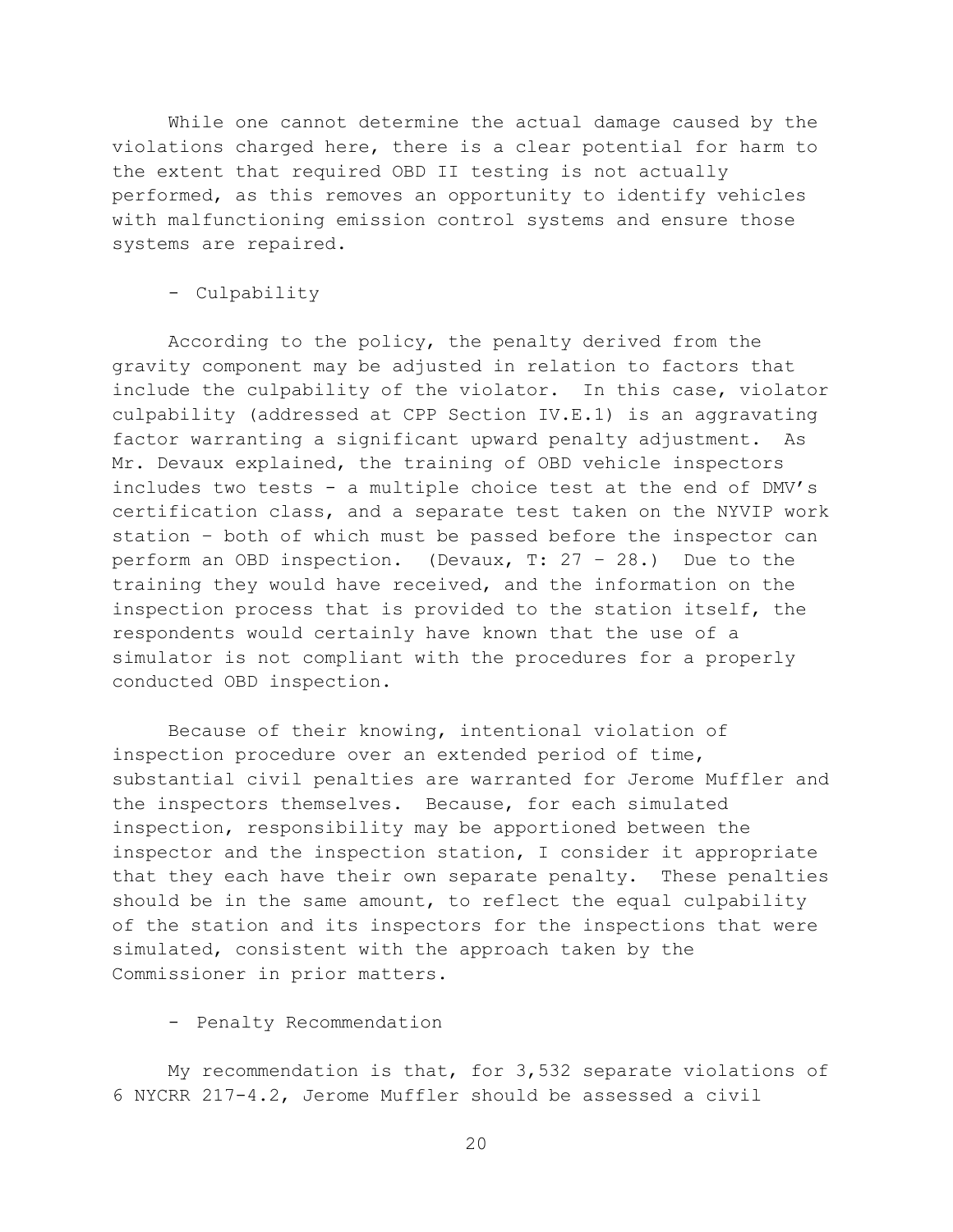penalty of \$285,000. Given the culpability of the three inspectors, but recognizing the unequal number of violations they committed, I recommend a civil penalty of \$272,500 for Felipe Almonte, \$11,500 for Jerry A. Ramos, and \$1,000 for Carlos Bermudez. On a per violation basis, these penalties are consistent with those assessed in prior matters involving similar sets of facts. Even combined, they are considerably less than the \$1,766,000 requested by DEC Staff, which I consider excessive. As noted above, Staff derived its penalty from a formula under which \$500 is allocated to each illegal inspection. This formula has not been adopted by me or the Commissioner in other matters where it has been offered for violations identical to these.

To account for the penalty framework in ECL 71-2103(1), the penalty apportioned to the first violation committed by each respondent should be \$375, with lesser penalties for each of the subsequent violations. The large number of violations equate to substantial penalties, especially for Jerome Muffler and Mr. Almonte. Such penalties are intended to punish the respondents and to deter others from the same type of illegal activity in which they were engaged.

#### **CONCLUSIONS**

1. Between November 3, 2008, and February 17, 2010, respondent Jerome Muffler Corp., an official emissions inspection station, used a simulator to perform OBD II inspections on 3,532 separate occasions. These simulated inspections were performed by respondents Jerry A. Ramos, Felipe Almonte and Carlos E. Bermudez.

2. The use of a simulator was in violation of 6 NYCRR 217-4.2, which prohibits the operation of an emissions inspection station using equipment and/or procedures that are not in compliance with DEC procedures and/or standards.

#### **RECOMMENDATIONS**

1. For the first cause of action, involving alleged violations of 6 NYCRR 217-4.2, respondent Jerome Muffler Corp.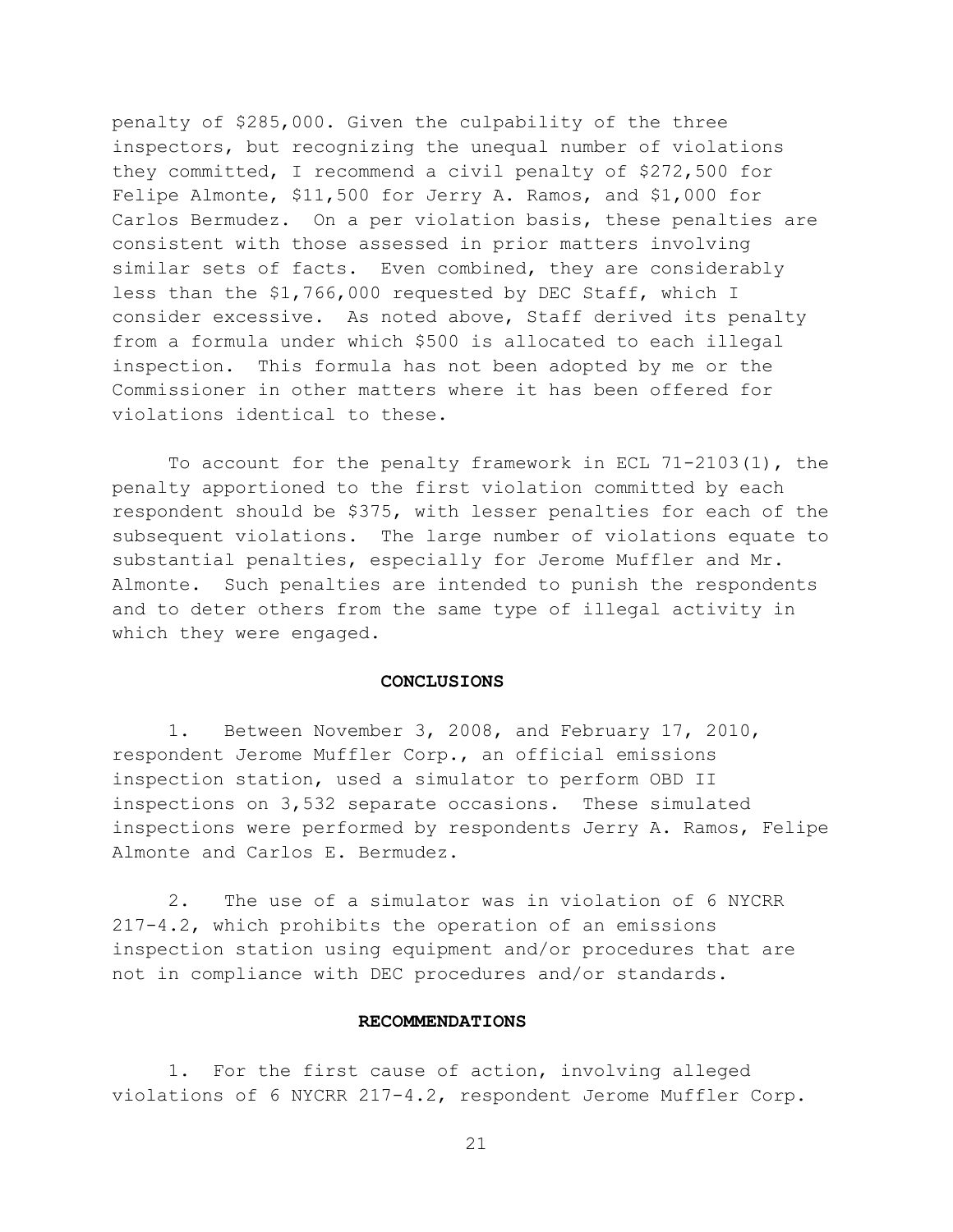should be assessed a civil penalty of \$285,000, respondent Felipe Almonte should be assessed a civil penalty of \$272,500, respondent Jerry A. Ramos should be assessed a civil penalty of \$11,500, and respondent Carlos Bermudez should be assessed a civil penalty of \$1,000. For each respondent, this allows for a civil penalty of \$375 for the first violation, and a lesser penalty for each of the subsequent violations.

2. The second cause of action, for alleged violations of 6 NYCRR 217-1.4, should be dismissed in relation to all the respondents.